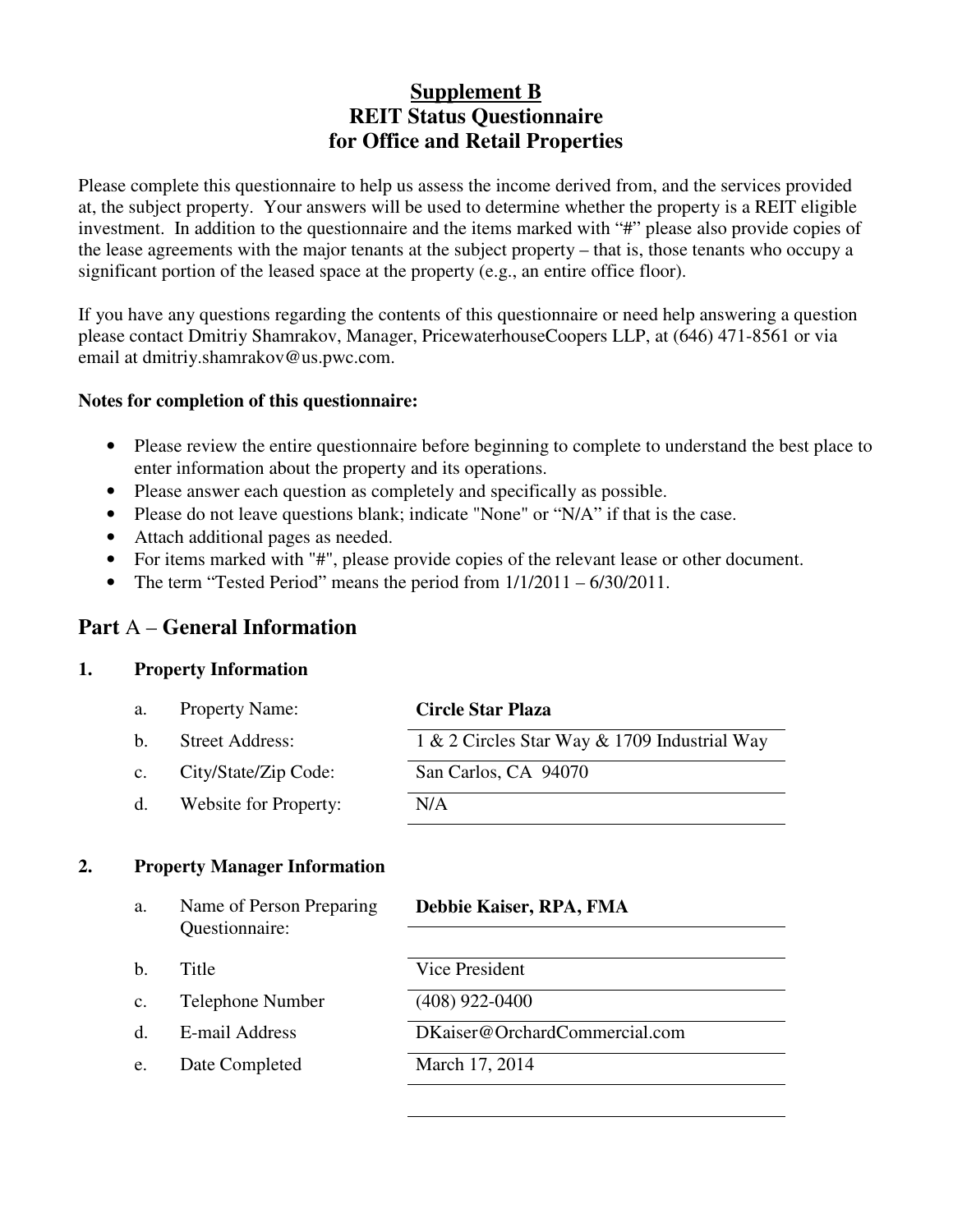- **3. Check the use(s) of the property and indicate the approximate number of tenants in each category:** 
	- $\Box$  X Office Three (3) 2- Starburst 1, Inc; 1-2500 WLB Inc (Mozart Development)
	- Retail \_\_\_\_\_\_\_\_\_\_\_\_\_\_\_\_\_\_\_
- **4. Whose employees are responsible for managing and/or operating the property? Describe any relationship of the manager or operator to the landlord:**

Orchard Commercial, Inc. Agent for County of San Mateo, Owner

**5. Is the property management agreement between the landlord and the property manager terminable at will by the landlord upon short-term notice (e.g., 60 days or less) without cause or penalty?** 

| <b>YES</b> | $\boxtimes$ | NΟ |  |
|------------|-------------|----|--|
|------------|-------------|----|--|

 $\overline{a}$ 

**6. Please provide the remaining lease terms of each lease for properties with 5 or fewer tenants: CSI – Starburst 1, Inc. thru 05/31/20; CSII – Starburst 1, Inc. thru 05/31/20; 2500 WLB Inc thru 04/17/20 + 7 add'l terms of 10-years each**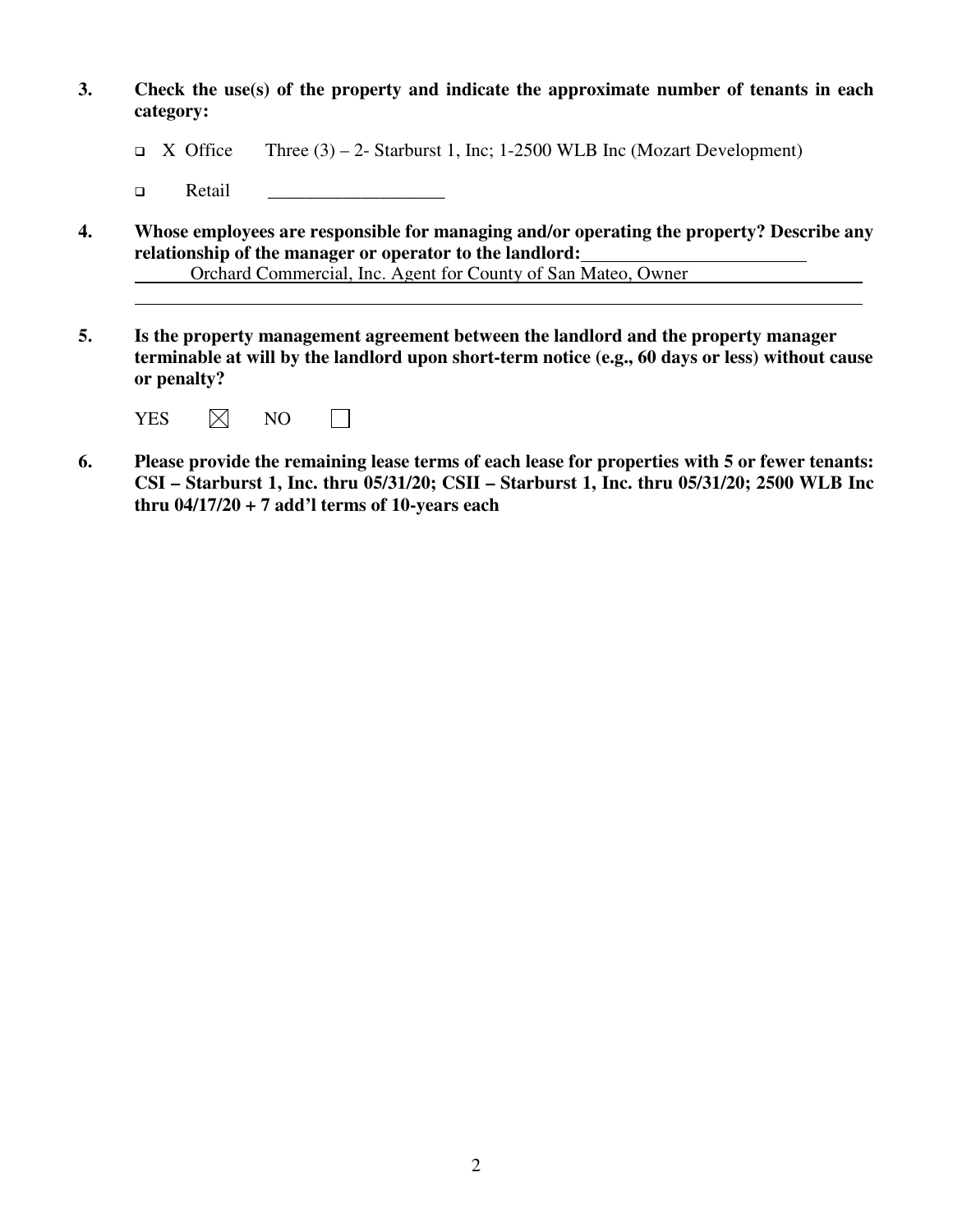#### **Part B – Rent Structure**

Rents often include fixed rent, fixed escalations, CPI escalations, reimbursement of operating expenses, pass-through of increases in operating expenses. Rents may also include participating rent based upon percentages of gross receipts or sales of a tenant, often in excess of base of threshold amounts. In answering questions in this part of the questionnaire please identify and provide any leases(#) with rents calculated using other formulae (e.g., rent based on net income or profits and participating rent that allows deductions from gross sales or receipts for amounts other than sales tax or returned merchandise).

**1. Is the rent payable by any tenant, subtenant, or other person, under a lease or other agreement calculated, in whole or in part, by reference to the net income, net revenue or profits derived by such person from its premises (e.g., a fixed rental plus a percentage of the profits realized by the tenant)?** 

| $(\#)$ If the answer is YES, please identify the applicable leases $(\#)$ :                                                                                                                                                                                                                   |
|-----------------------------------------------------------------------------------------------------------------------------------------------------------------------------------------------------------------------------------------------------------------------------------------------|
|                                                                                                                                                                                                                                                                                               |
| If the rent payable by any tenant, subtenant, or other person is calculated, in whole or in<br>part, by reference to sales revenue, is the measure of receipts or sales used to calculate rental<br>payments adjusted for any reason, other than to take into account sales taxes or returned |
|                                                                                                                                                                                                                                                                                               |

(#) If the answer is YES, please identify the applicable leases(#) and list all items that adjust the measure of receipts or sales:

**3. Are the terms of all lease payments and rent formulae typical and customary for properties of a character and quality similar to the subject property that are located in the same geographic market, and do these provisions conform to normal business practice?** 

| YES | $\boxtimes$ | NΟ |  |
|-----|-------------|----|--|
|-----|-------------|----|--|

 $\Box$ 

(#) If the answer is NO, please describe the noncustomary provisions and identify the leases(#) where they appear:

**4. Are any significant or unusual amounts of personal property (e.g., furniture, equipment, appliances, light fixtures, etc.) leased to tenants or other persons?** 

YES NO  $\boxtimes$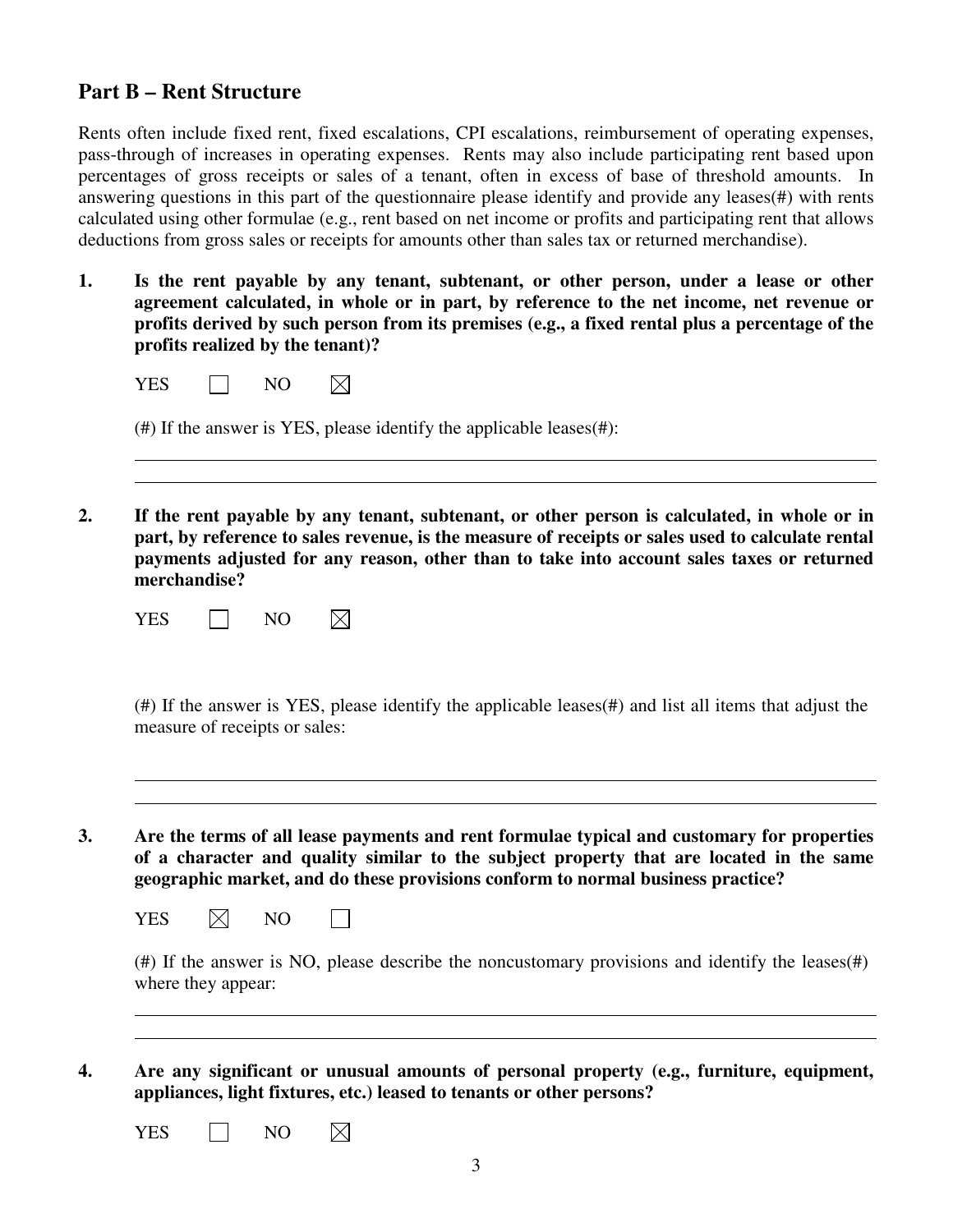(#) If the answer is YES, please (a) identify the relevant lease(#) or other agreement(#), (b) describe the personal property leased and (c) specify the fair market value thereof.

(#) If the answer to question 4 is YES, does the fair market value of the personal property subject to the lease exceed 15 percent of the combined fair market value of the personal property and the real property subject to the lease?

YES  $\Box$  NO  $\Box$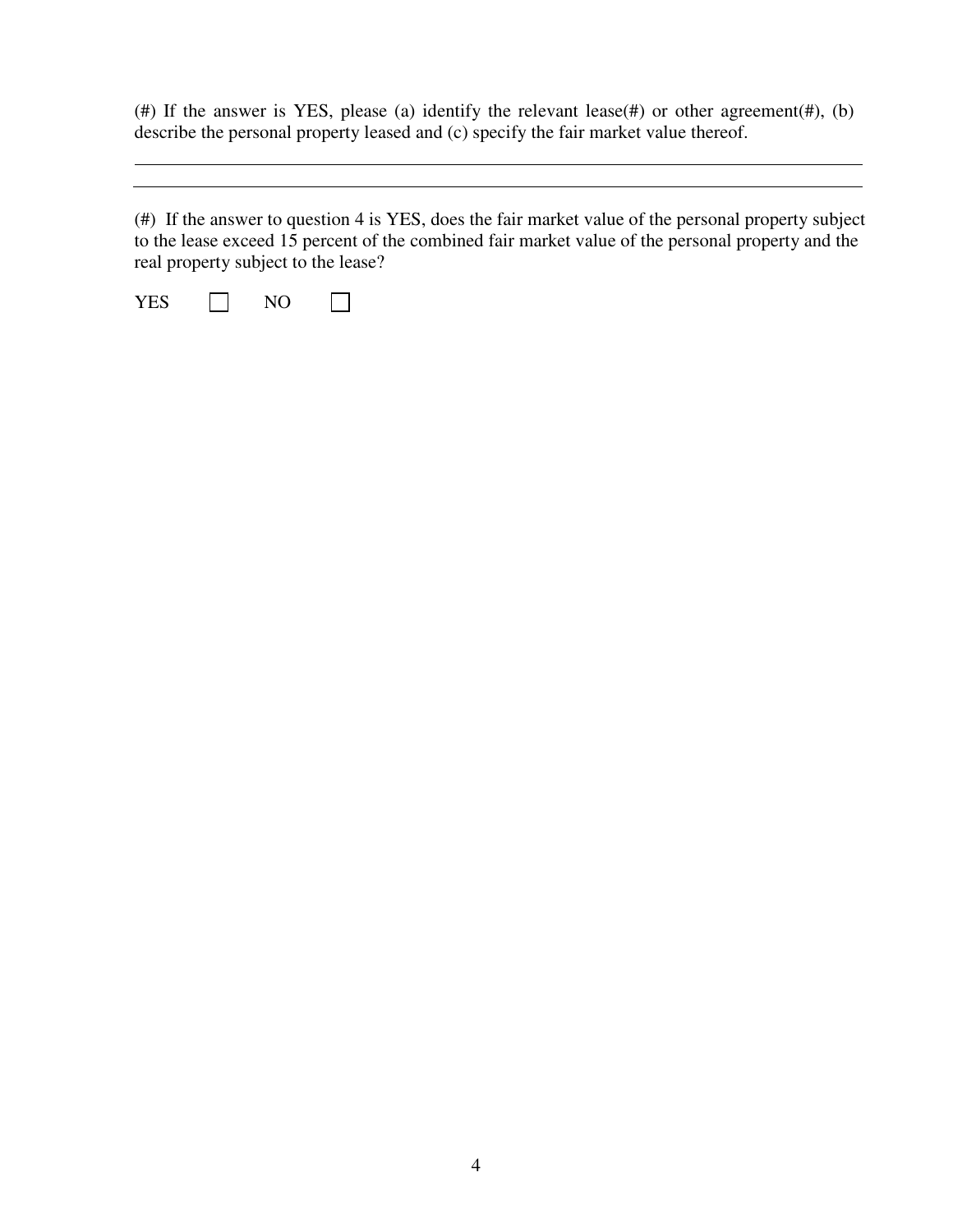## **Part C - Utilities**

**1. Please indicate below whether the listed utilities are (a) provided by the landlord; (b) whether the utilities are charged for separately; (c) whether they are submetered, or (d) whether they are charged to tenants' allocations of operating expenses. Identify any other similar services on the additional lines. Attach additional sheets if needed.** 

|                |                                  | (a)<br><b>Provided by</b><br>Landlord? |                 |                    | (b)<br><b>Separate</b><br><b>Charge?</b> |                    | (c)<br>Submeter? |                 | (d)<br><b>Allocation?</b> |  |
|----------------|----------------------------------|----------------------------------------|-----------------|--------------------|------------------------------------------|--------------------|------------------|-----------------|---------------------------|--|
|                | <b>Service</b>                   |                                        |                 |                    |                                          |                    |                  |                 |                           |  |
| a.             | Electricity:                     | YES⊠                                   | N()             | <b>YES</b>         | N <sub>O</sub>                           | YES <sup>[-]</sup> | NO               | YES⊠            | NO                        |  |
| b.             | Gas:                             | YES⊠                                   | N()             | <b>YES</b>         | N <sub>O</sub>                           | YES                | NO               | YES $\boxtimes$ | NO                        |  |
| $\mathbf{c}$ . | Water:                           | YES⊠                                   | N()             | YES <sup>T</sup>   | N <sub>O</sub>                           | <b>YES</b>         | NO               | YES $\boxtimes$ | NO                        |  |
| d.             | Sewer:                           | YES⊠                                   | NO              | YES                | NO                                       | <b>YES</b>         | NO               | YES $\boxtimes$ | NO                        |  |
| e.             | Heat:                            | YES⊠                                   | NO              | <b>YES</b>         | NO                                       | <b>YES</b>         | NO               | YES $\boxtimes$ | NO                        |  |
| f.             | Steam:                           | YES <sup>[]</sup>                      | NO <sub>1</sub> | <b>YES</b>         | NO                                       | <b>YES</b>         | NO               | YES $\Box$      | NO                        |  |
| g.             | Air<br>conditioning:             | YES⊠                                   | $N$ O $\vert$   | <b>YES</b>         | NO <sub>I</sub>                          | <b>YES</b>         | NO               | YES $\boxtimes$ | NO                        |  |
| h.             | Supplemental<br>AC:              | YES⊠                                   | NO              | YES                | NO                                       | YES                | NO               | YES⊠            | NO                        |  |
| i.             | Custom<br>Environt'l<br>Control: | YES $\Box$                             | NO              | YES <sup>[-]</sup> | NO <sub>[</sub>                          | <b>YES</b>         | NO               | <b>YES</b>      | NO                        |  |
|                |                                  | YES                                    | $N$ O $\vert$   | YES                | NO <sub>1</sub>                          | <b>YES</b>         | $NO$             | <b>YES</b>      | NO                        |  |
|                |                                  | YES <sup>[-1</sup> ]                   | NO              | <b>YES</b>         | N <sub>O</sub>                           | <b>YES</b>         | NO               | <b>YES</b>      | NO                        |  |
|                |                                  | YES                                    | N <sub>O</sub>  | <b>YES</b>         | N <sub>O</sub>                           | YES                | NO               | YES             | NO                        |  |

(\*) Note: Telephone and telecommunication services are addressed in a separate question.

**2. (a). Do other properties in the geographic area similar to the subject property commonly use a methodology for charging tenants for utilities similar to the one employed at the subject property?** 

YES  $\boxtimes$  NO  $\Box$ 

**(b). Does the landlord realize any markup, profit or income from either the tenants or the utility provider?** 

YES  $\Box$  NO  $\boxtimes$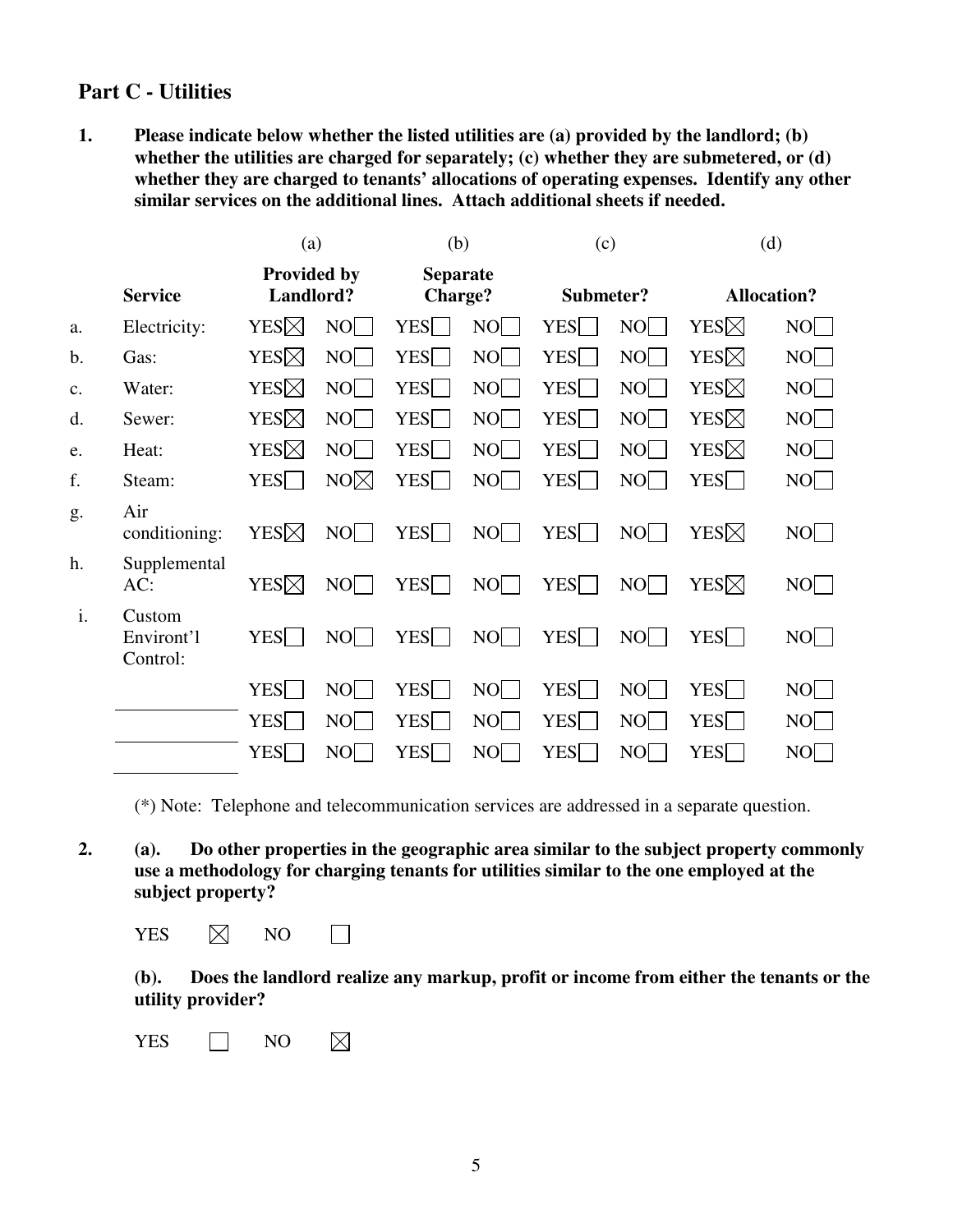(#) If the answer is YES, please specify the gross amount of markup, profit or income realized for the Tested Period.

**(c). Are there any special services, such as chilled water, or the provision of special security devices that the landlord provided to any tenants for a fee?** 

 $\boxtimes$ YES  $\Box$  NO

(#) If the answer is YES, please describe the service and the structure of the agreement( $#$ ). Please also specify the gross fee realized during the Tested Period.

**3. (#) For each service listed in the chart for question 1 of Part C, please (a) indicate whether the landlord entered into an agreement(#) or other arrangement(#) with the service provider pursuant to which it receives any income or a fee from the service provider, (b) if so, describe the nature of the income or fees, and (c) specify the gross amount of the fee earned by the landlord during the Tested Period. Please provide the same information for any services not listed. Attach additional sheets if necessary.** N/A

**4. Does the landlord operate any types of energy generation facilities at the property?** 

 $YES \tN0$  $\boxtimes$ 

 $\overline{a}$ 

 $\overline{a}$ 

(#) If the answer is YES, please (a) identify the relevant lease(#) or other agreement(#), (b) describe the arrangement and the fees paid by tenants or others for the service and (c) specify the gross fee realized during the Tested Period.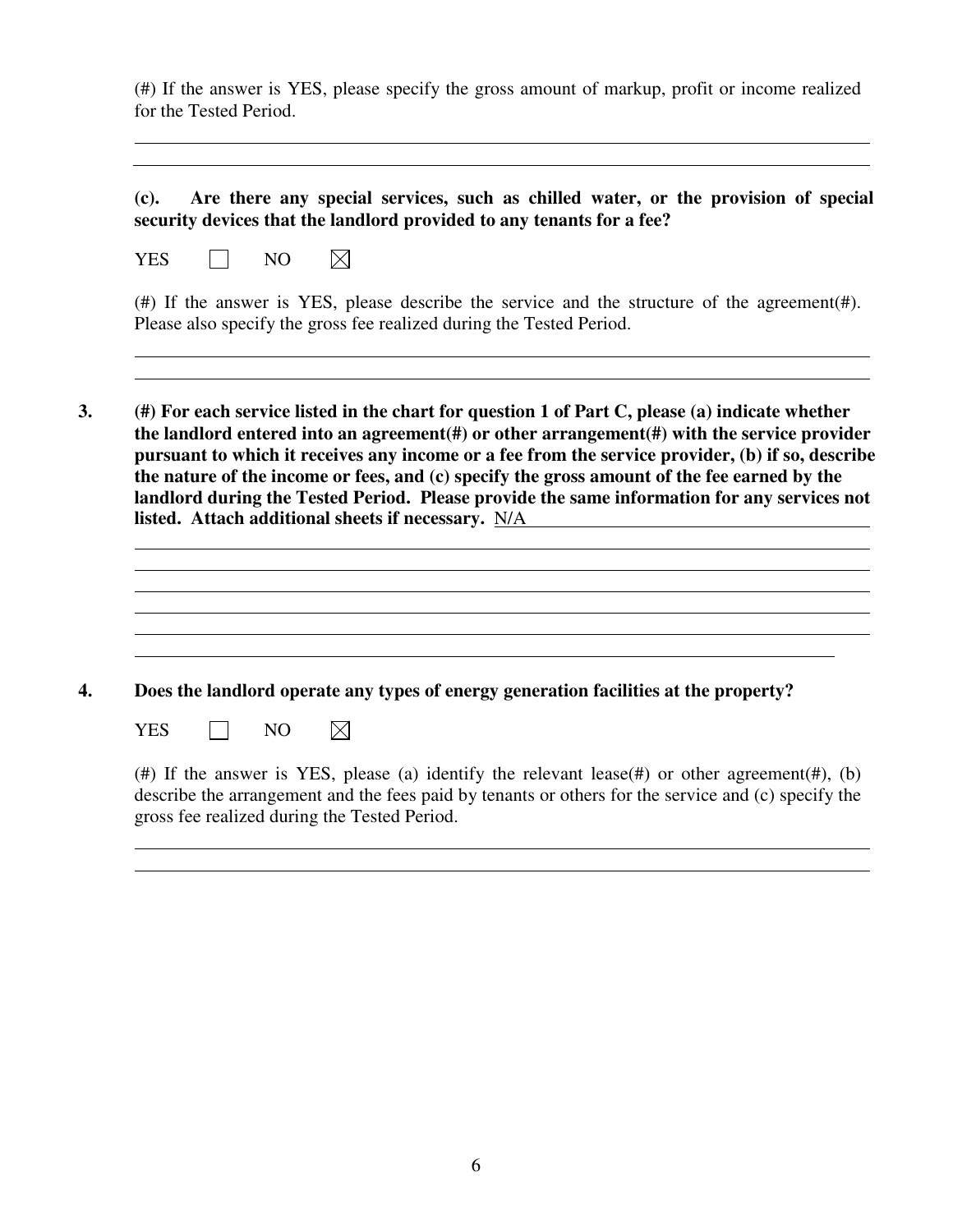### **Part D – Telecommunication Services**

 $\overline{a}$ 

 $\overline{a}$ 

**1. Please indicate (a) whether the services listed below are provided by the landlord, (b) whether charged separately to tenants and (c) if so, describe charges paid by tenants. Identify any other similar services that are not listed on the additional lines provided in table below. Attach additional sheets if needed.** 

|    |                                  | (a)<br><b>Provided by</b><br>Landlord? |                 | (b)<br><b>Separate</b><br>Charge? |                | (c)                                |  |
|----|----------------------------------|----------------------------------------|-----------------|-----------------------------------|----------------|------------------------------------|--|
|    | <b>Service</b>                   |                                        |                 |                                   |                | <b>Describe charges to Tenants</b> |  |
| a. | Telephone                        | <b>YES</b>                             | NO <sub>1</sub> | <b>YES</b>                        | NO             |                                    |  |
| b. | Long Distance                    | <b>YES</b>                             | $NO\times$      | <b>YES</b>                        | NO             |                                    |  |
| c. | Cable TV                         | <b>YES</b>                             | NO <sub>1</sub> | <b>YES</b>                        | N()            |                                    |  |
| d. | Internet                         | <b>YES</b>                             | NO <sub>1</sub> | <b>YES</b>                        | NO             |                                    |  |
| e. | Communication<br><b>Networks</b> | YES <sup>[-1</sup> ]                   | NO <sub>1</sub> | <b>YES</b>                        | NO             |                                    |  |
| f. | Web Hosting                      | <b>YES</b>                             | NO <sub>1</sub> | <b>YES</b>                        | NO             |                                    |  |
| g. | Video<br>Communication           | <b>YES</b>                             | NO <sub>1</sub> | <b>YES</b>                        | N <sub>O</sub> |                                    |  |
| h. |                                  | <b>YES</b>                             | N <sub>O</sub>  | <b>YES</b>                        | N()            |                                    |  |
| i. |                                  | <b>YES</b>                             | NO              | <b>YES</b>                        | $NO$           |                                    |  |
|    |                                  | <b>YES</b>                             | NO              | <b>YES</b>                        | NO             |                                    |  |

**2. For each service listed in question 1 of Part D, please indicate below whether (a) the service provider entered into an agreement(#) or other arrangement (#) with the landlord pursuant to which it pays the landlord any income or fees relating to services to tenants, (b) describe any income or fee (e.g., whether it is a fixed fee or based on gross or net income) and (c) specify gross fees earned during the Tested Period.** N/A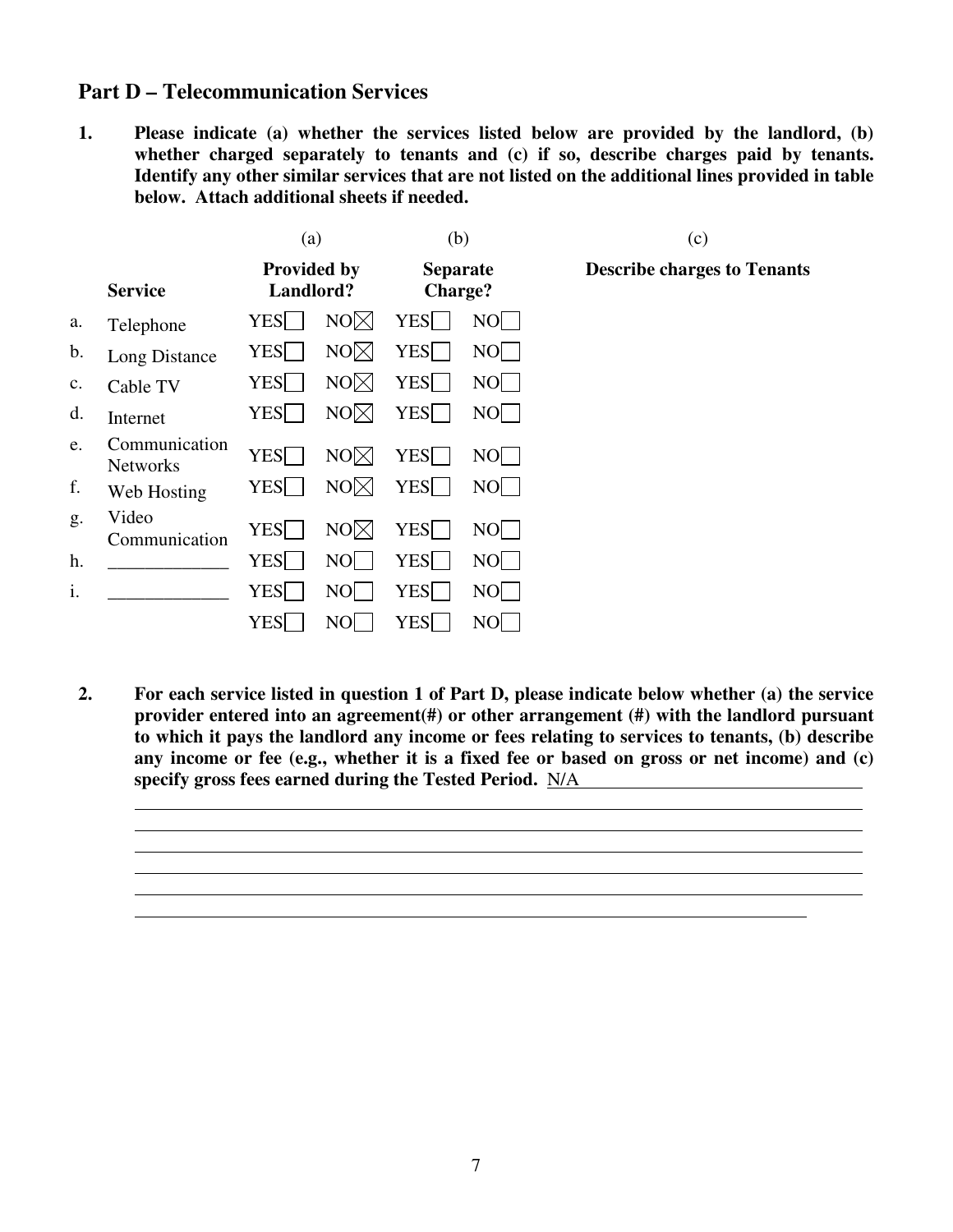# **Part E – Parking**

 $\overline{a}$ 

| 1. | Are parking spaces made available to tenants?                                                                                                                                                                                               |
|----|---------------------------------------------------------------------------------------------------------------------------------------------------------------------------------------------------------------------------------------------|
|    | $\boxtimes$<br><b>YES</b><br>N <sub>O</sub>                                                                                                                                                                                                 |
|    | IF YES, PLEASE ANSWER THE QUESTIONS BELOW. IF NO, PLEASE MOVE ON TO PART E.                                                                                                                                                                 |
| 2. | <b>Check the location of parking:</b>                                                                                                                                                                                                       |
|    | $\Box$ X On-site – Surface & Garage<br>$\Box$ Adjacent to the property<br>$\Box$ Off-site (describe location) $\Box$                                                                                                                        |
| 3. | Is any fee charged for parking spaces?                                                                                                                                                                                                      |
|    | <b>YES</b><br>N <sub>O</sub><br>$\boxtimes$                                                                                                                                                                                                 |
|    | If YES, check permitted users of parking facilities and describe charges to them, including<br>(a) amounts charged for reserved and unreserved parking; (b) gross fees collected during the<br>Tested Period; and (c) other relevant facts. |
|    |                                                                                                                                                                                                                                             |
|    | Visitors to tenants                                                                                                                                                                                                                         |
|    | $\Box$ General public $\Box$                                                                                                                                                                                                                |
|    |                                                                                                                                                                                                                                             |
| 4. | <b>Reserved Parking.</b>                                                                                                                                                                                                                    |
|    | (a) Are any spaces reserved or restricted (other than handicapped designation)?                                                                                                                                                             |
|    | $\boxtimes$<br><b>YES</b><br>N <sub>O</sub>                                                                                                                                                                                                 |
|    | If YES, please describe the manner in which reserved spaces are designated and the party<br>responsible for resolving violations: There are a few RESEVED spaces for Executives use                                                         |

**provided at tenant's request – Tenant monitors usage with their security vendor** 

 $\overline{\phantom{a}}$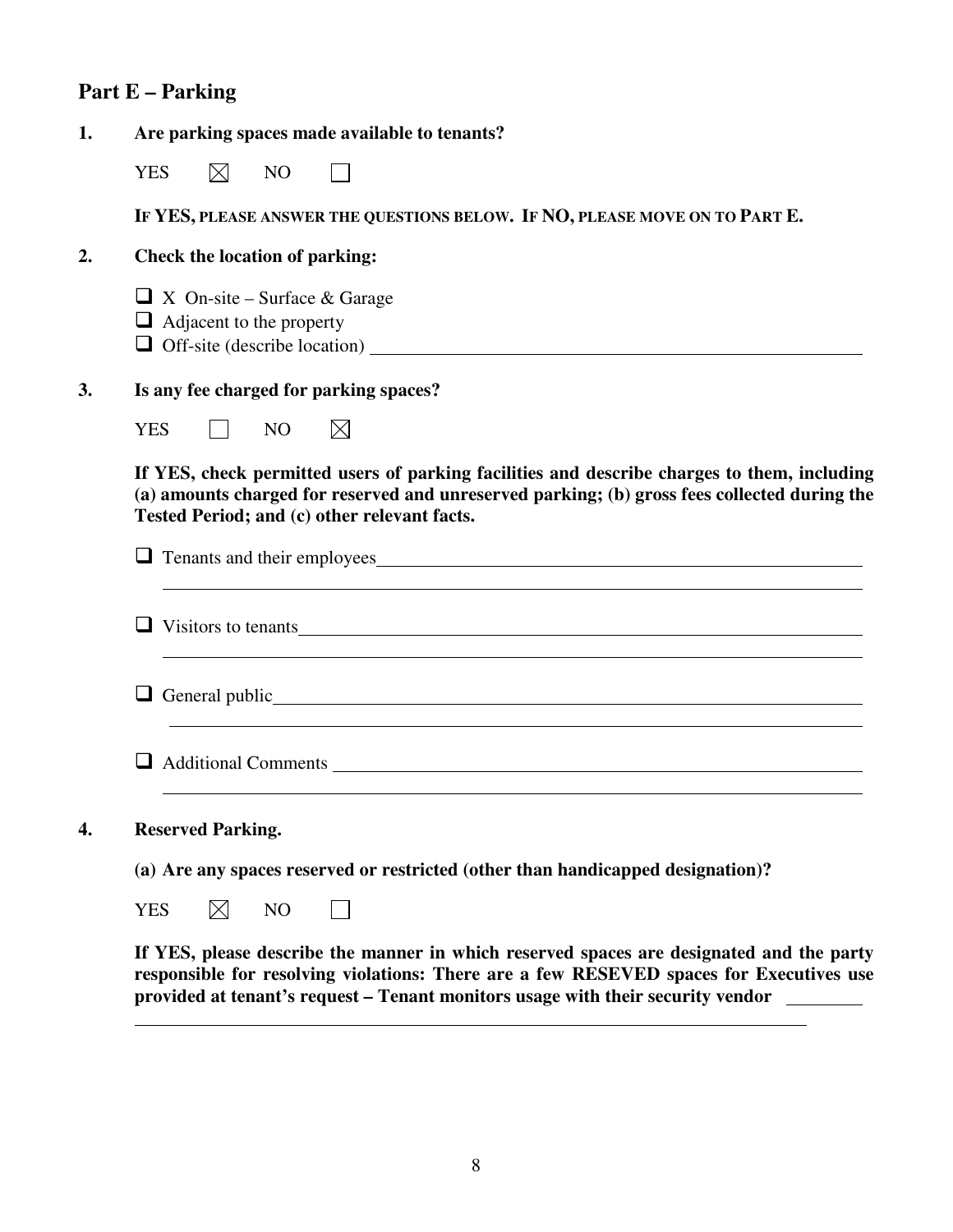| (b) Are any additional fees charged for reserved spaces? |  |
|----------------------------------------------------------|--|
|----------------------------------------------------------|--|

|                          |                       |                           | Is the parking facility operated directly by the landlord or a $3rd$ party operator?                                                                                                |
|--------------------------|-----------------------|---------------------------|-------------------------------------------------------------------------------------------------------------------------------------------------------------------------------------|
|                          |                       |                           | Landlord $\boxtimes$ Parking Operator                                                                                                                                               |
|                          | answer the following: |                           | If the parking facility is operated by a $3rd$ party, please provide a copy of the contract and                                                                                     |
|                          |                       |                           | (a) Describe the arrangement(#) between the landlord and parking facility operator:                                                                                                 |
|                          |                       |                           | (b) Describe income or compensation paid to the operator/manager                                                                                                                    |
|                          |                       |                           | (c) Who do the tenants or employees contract with for parking?                                                                                                                      |
|                          |                       |                           |                                                                                                                                                                                     |
|                          | Landlord $\bowtie$    |                           | Parking Operator                                                                                                                                                                    |
|                          | penalty?              |                           | (d) Is the arrangement between the landlord and the parking facility operator terminable at<br>will by the landlord upon short-term notice (e.g., 60 days or less) without cause or |
|                          |                       | N <sub>O</sub>            |                                                                                                                                                                                     |
|                          |                       |                           | Are parking attendants or valets provided to tenants, their guests, or customers?                                                                                                   |
| <b>YES</b><br><b>YES</b> |                       | N <sub>O</sub>            | $\boxtimes$                                                                                                                                                                         |
|                          |                       |                           | If YES, please answer the following questions:                                                                                                                                      |
|                          |                       |                           | (a) Are parking attendants or valets employed by the landlord?                                                                                                                      |
| <b>YES</b>               |                       | NO                        |                                                                                                                                                                                     |
|                          |                       | (b) Are any fees charged? |                                                                                                                                                                                     |

 $\overline{a}$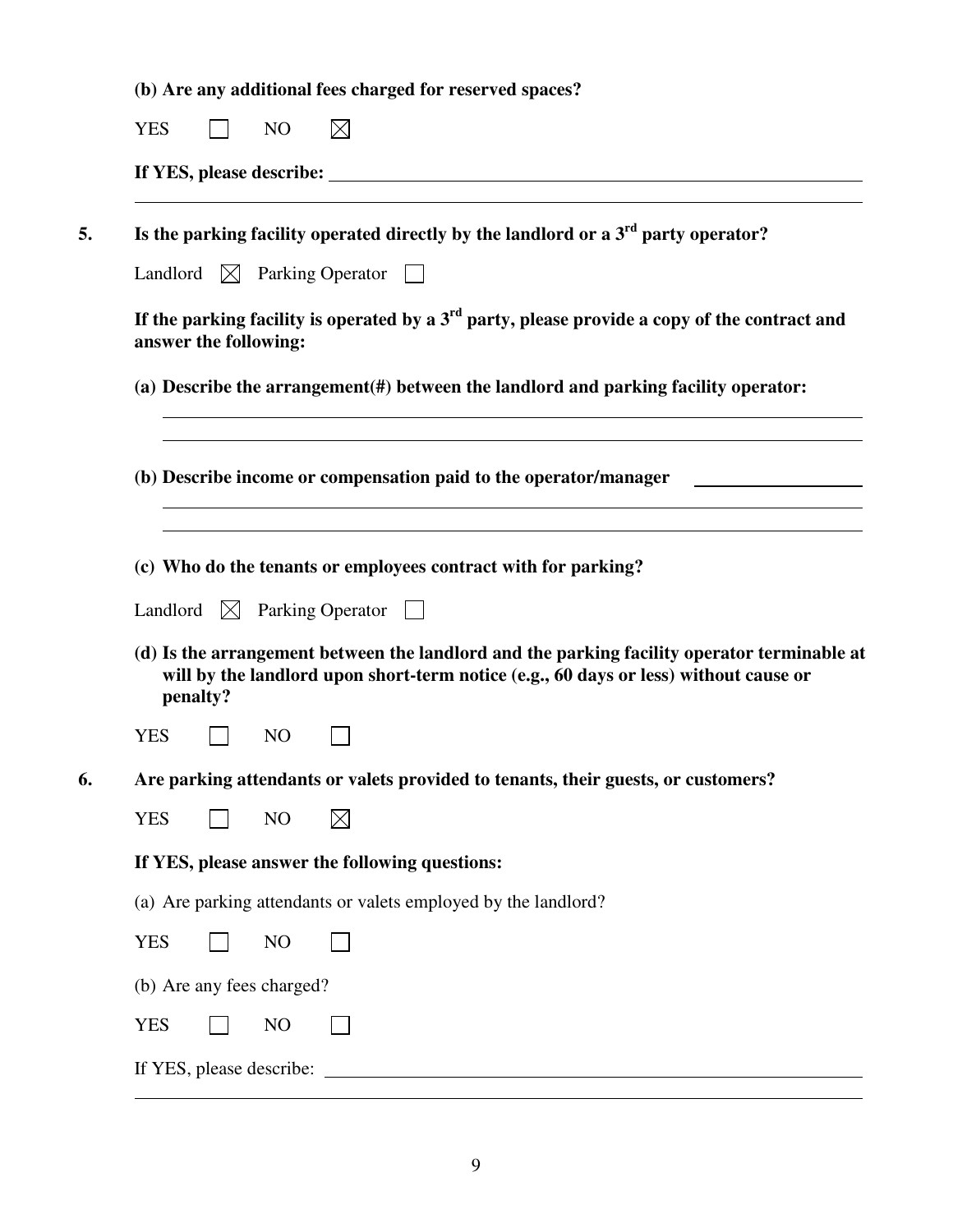(c) Does the landlord earn any income related to the services identified in this question?

YES  $\Box$  NO  $\Box$ 

If YES, please (1) describe the arrangement(#), (2) specify income earned by the landlord and (3) indicate gross amount of income earned from parking in the Tested Period:

**6. Are any other ancillary automotive services provided to tenants (e.g., car wash, oil changes)?** 

YES  $\Box$  NO  $\boxtimes$ 

 $\overline{a}$ 

 $\overline{a}$ 

**If YES, describe (a) the arrangement(#), (b) fees charged, (c) party responsible for providing the service and (d) any income earned by the landlord (if so, indicate gross amount of income earned by landlord from the service in the Tested Period):**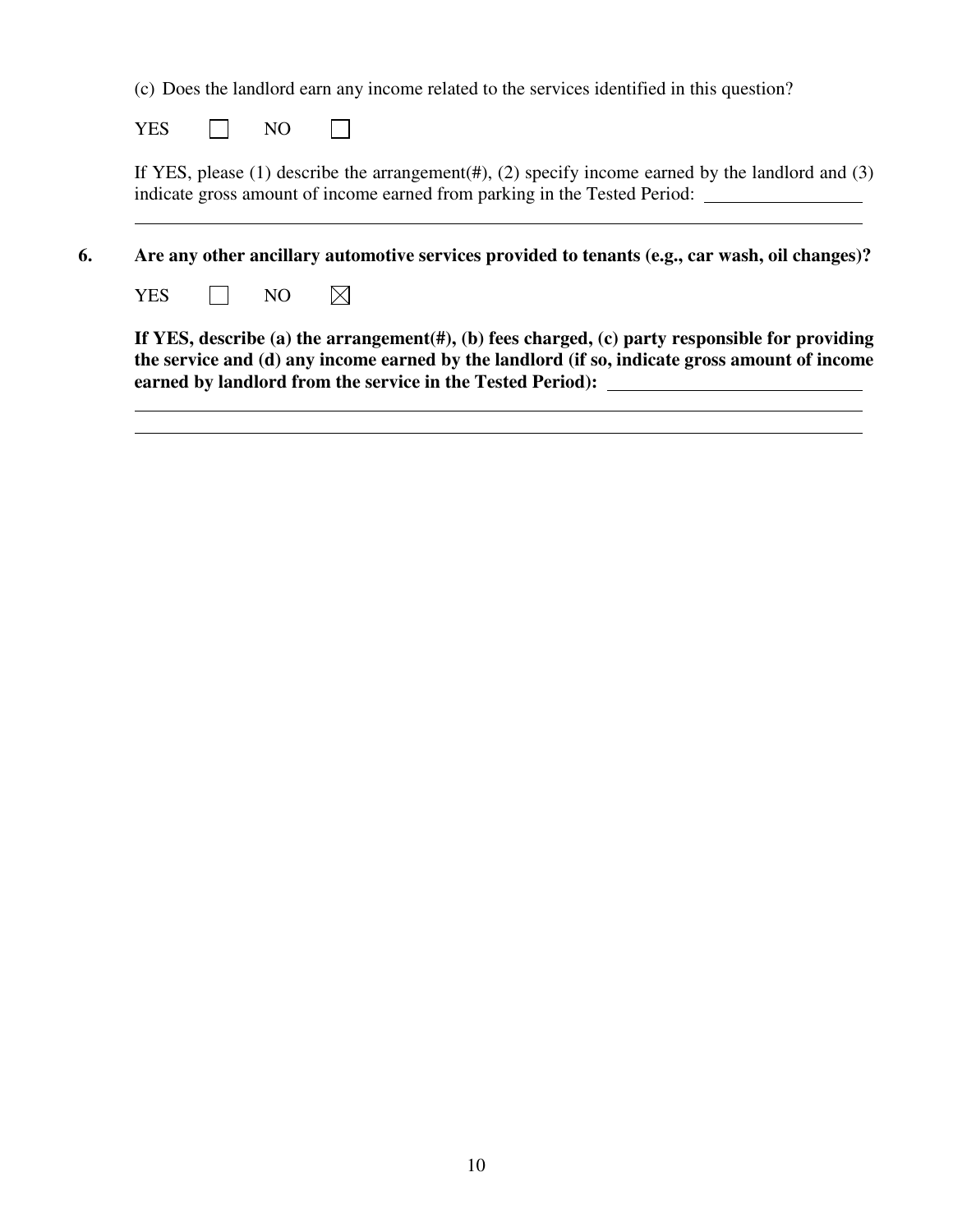# **Part F – Security**

| Are the security services provided to the tenants of the property significantly different from |
|------------------------------------------------------------------------------------------------|
| security services customarily provided at similar properties in your geographic area?          |

| <b>YES</b><br>NO                                                                                                                                                                                                                                                                                       |  |
|--------------------------------------------------------------------------------------------------------------------------------------------------------------------------------------------------------------------------------------------------------------------------------------------------------|--|
| (#) If YES, please describe the nature of the differences (please include details regarding the<br>nature of the service, parties responsible, landlord/ property manager's role, billing methods, and<br>any income or expense to the Landlord):                                                      |  |
|                                                                                                                                                                                                                                                                                                        |  |
| Can tenants request additional security services?                                                                                                                                                                                                                                                      |  |
| <b>YES</b><br>N <sub>O</sub>                                                                                                                                                                                                                                                                           |  |
| If YES, is there a fee?                                                                                                                                                                                                                                                                                |  |
| <b>YES</b><br>N <sub>O</sub>                                                                                                                                                                                                                                                                           |  |
| (#) If YES, please describe the nature of the service (include details regarding responsible<br>parties, landlord/ property manager's role, billing methods, and fees/income to landlord).<br>Please also indicate gross amount of income earned by landlord from the service in the Tested<br>Period. |  |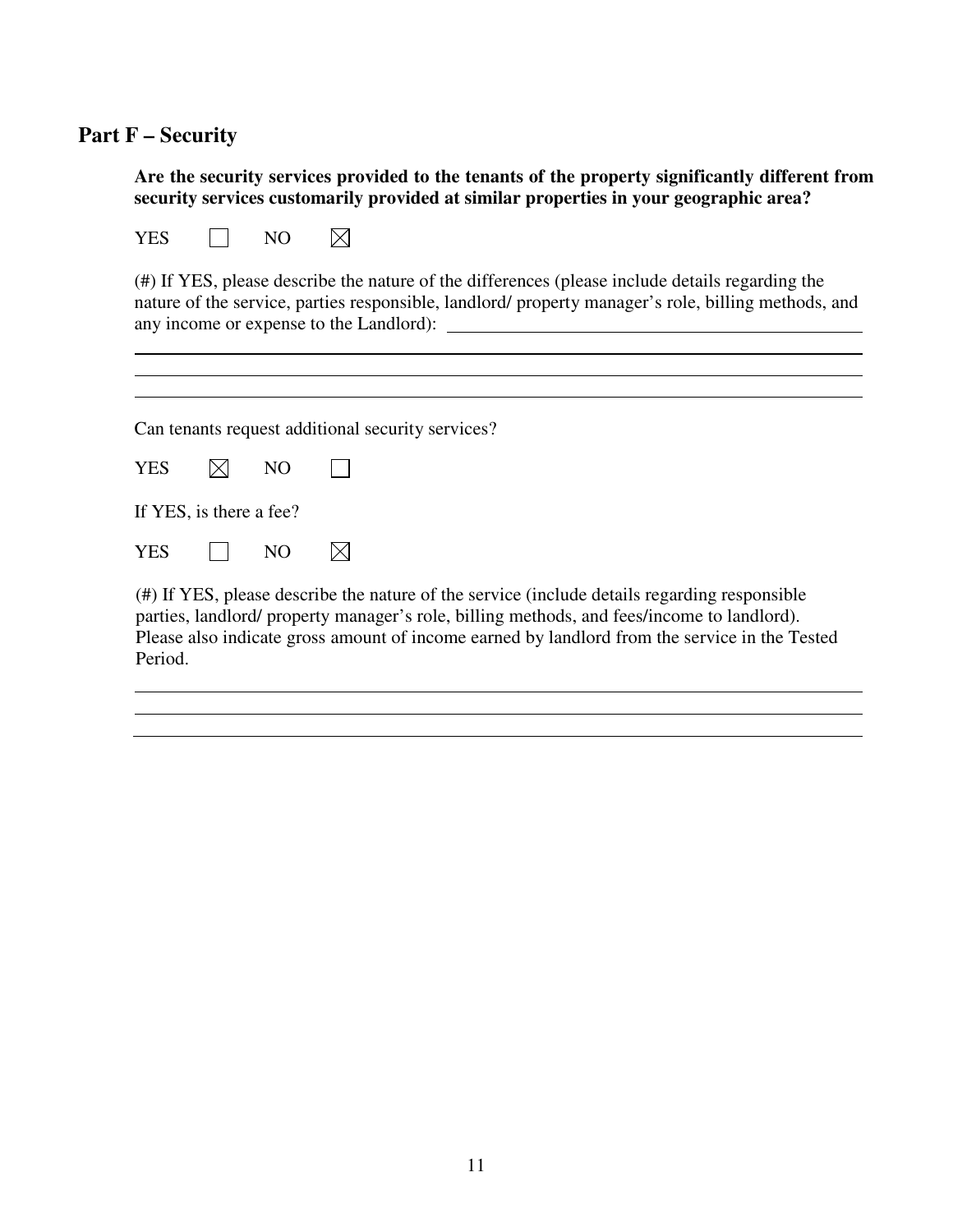## **Part G - Health Club/Exercise/Recreation Facilities**

**1. Does the landlord provide tenants with access to any of the following facilities? Please list any services not listed in the space provided.** 

| a. | Heath Club:                | <b>YES</b> |           | N <sub>O</sub> | IXI         |
|----|----------------------------|------------|-----------|----------------|-------------|
| b. | Clubhouse:                 | <b>YES</b> |           | NO             | IХI         |
| c. | <b>Racquetball Court:</b>  | <b>YES</b> |           | NO             | $\boxtimes$ |
| d. | Gymnasium:                 | <b>YES</b> |           | NO             | $\boxtimes$ |
| e. | <b>Exercise Equipment:</b> | <b>YES</b> |           | NO             | $\bowtie$   |
| f. | Saunas:                    | <b>YES</b> |           | N <sub>O</sub> | $\boxtimes$ |
| g. | <b>Steam Rooms:</b>        | <b>YES</b> |           | N <sub>O</sub> | $\boxtimes$ |
| h. | <b>Locker Facilities:</b>  | <b>YES</b> |           | NO             | $\boxtimes$ |
| i. | <b>Swimming Pool:</b>      | <b>YES</b> |           | N <sub>O</sub> | $\boxtimes$ |
| j. | Tennis Court:              | <b>YES</b> |           | N <sub>O</sub> | $\boxtimes$ |
| k. | Playground:                | <b>YES</b> |           | N <sub>O</sub> | $\bowtie$   |
| 1. | Shuffleboard:              | <b>YES</b> |           | N <sub>O</sub> | $\boxtimes$ |
| m. | Picnic Area:               | <b>YES</b> |           | N <sub>O</sub> | $\boxtimes$ |
| n. | Party/All Purpose Rooms:   | YES        |           | N <sub>O</sub> |             |
|    | <b>Bicycle Lockers</b>     | <b>YES</b> | $\bowtie$ | N <sub>O</sub> |             |
|    |                            | YES        |           | N <sub>O</sub> |             |

If YES, are the services relating to such facilities provided by an independent contractor or a third party?

 $\boxtimes$ YES  $\Box$  NO

 $\overline{a}$ 

**2. (#) If YES, please describe the services rendered by the 3rd party and the nature of the agreement(#) between the landlord and the 3rd party including (a) the compensation structure, (b) the party that owns the equipment, (c) fees payable by tenants for access and (d) whether the landlord derives any income (if so, please also indicate gross amount of income earned by landlord from each service in the Tested Period).**

- **3. (#) If the facility is operated by the landlord, or on landlord's behalf by the property manager, please provide the following information (attach additional sheets if necessary):** 
	- a) Does Landlord provide the machines and equipment?  $YES \tIVOS$

 $\Box$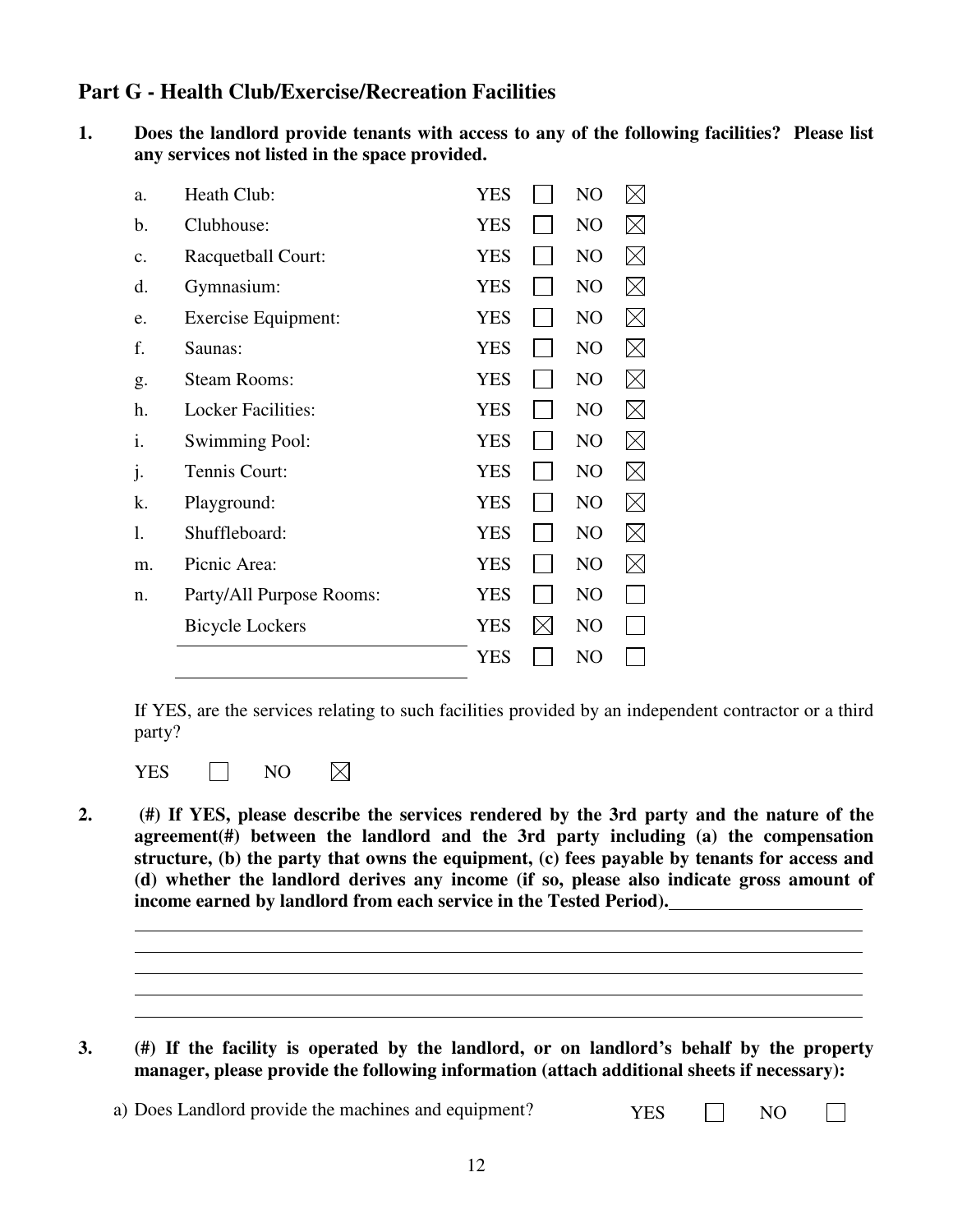|              | b) Is the facility open to the public?                                                                                                                                                                                                                                                 | <b>YES</b> | N <sub>O</sub> |  |
|--------------|----------------------------------------------------------------------------------------------------------------------------------------------------------------------------------------------------------------------------------------------------------------------------------------|------------|----------------|--|
|              | c) Describe any membership fee charge and any discounts or concessions to tenants. Please also<br>indicate gross amount of income earned by landlord in the Tested Period. ___________________________                                                                                 |            |                |  |
|              |                                                                                                                                                                                                                                                                                        |            |                |  |
|              | e) Describe any sales of merchandise in which the landlord has a direct or indirect economic interest.<br>Please also indicate gross amount of income earned by landlord in Tested Period.                                                                                             |            |                |  |
|              | f) Does the Landlord collect any type of income not described above?                                                                                                                                                                                                                   | <b>YES</b> | N <sub>O</sub> |  |
|              | If YES, please describe the income. Please also indicate gross amount of income earned by                                                                                                                                                                                              |            |                |  |
|              | g) Who do the tenants contract with for memberships? ____________________________<br>h) Who bills and collects membership fees?                                                                                                                                                        |            |                |  |
|              | <u> 1990 - Jan James James James James James James James James James James James James James James James James J</u>                                                                                                                                                                   |            |                |  |
|              | i) Describe any towel service provided and related charges                                                                                                                                                                                                                             |            |                |  |
|              | k) Describe whether instructors or personal trainers are available, the arrangements with users and<br>whether the landlord derives any income. If the landlord derives income from the arrangement,<br>please specify the gross amount of income earned by landlord in Tested Period. |            |                |  |
| $\mathbf{I}$ | Are the health club facilities similar to those customarily provided at similar properties in your<br>geographic area?                                                                                                                                                                 | <b>YES</b> | N <sub>O</sub> |  |
|              | If NO, identify any unique features or services available at the property compared to competing                                                                                                                                                                                        |            |                |  |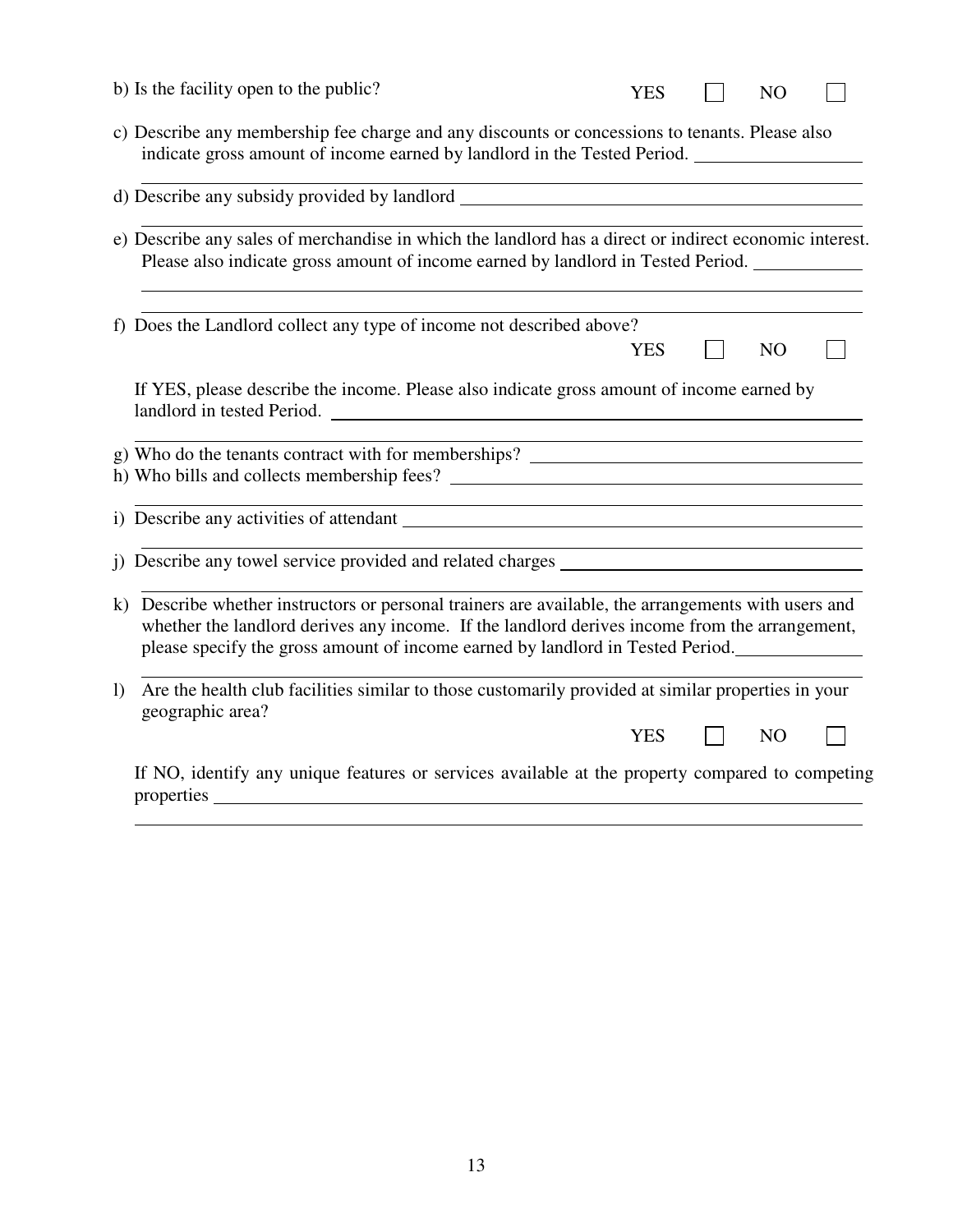### **Part H – Miscellaneous Office/Retail facilities**

**1. Please indicate below whether any of the following services or facilities are provided to the tenants at the property, and whether the services/facilities are provided by the landlord or a 3rd party service provider (include any items not listed in the space provided; attach additional sheets as necessary):** 

| a.            | <b>Food Service Facilities:</b>                     | <b>YES</b> | IX | N <sub>O</sub> |             | Landlord | 3 <sup>rd</sup> Party | $\boxtimes$ |
|---------------|-----------------------------------------------------|------------|----|----------------|-------------|----------|-----------------------|-------------|
| b.            | Daycare/ Childcare Facilities                       | <b>YES</b> |    | N <sub>O</sub> | $\boxtimes$ | Landlord | $3rd$ Party           |             |
| $C_{\bullet}$ | <b>Executive Offices</b>                            | <b>YES</b> |    | NO             | $\boxtimes$ | Landlord | $3rd$ Party           |             |
| d.            | <b>Conference Centers</b>                           | <b>YES</b> |    | N <sub>O</sub> | $\boxtimes$ | Landlord | $3rd$ Party           |             |
| e.            | Rooftop space for antennae or<br>telecom equipment: | <b>YES</b> |    | N <sub>O</sub> |             | Landlord | $3rd$ Party           |             |
| f.            | Storage facilities                                  | <b>YES</b> |    | N <sub>O</sub> | $\boxtimes$ | Landlord | $3rd$ Party           |             |
| g.            | Newsstands, Shoeshine<br>Booths:                    | <b>YES</b> |    | NO             | $\boxtimes$ | Landlord | 3 <sup>rd</sup> Party |             |
| h.            | <b>Vending Machines:</b>                            | <b>YES</b> |    | N <sub>O</sub> | $\boxtimes$ | Landlord | 3 <sup>rd</sup> Party |             |
| i.            | <b>Laundry Machines:</b>                            | <b>YES</b> |    | N <sub>O</sub> | $\boxtimes$ | Landlord | $3rd$ Party           |             |
| $\mathbf{1}$  | Office equipment                                    | <b>YES</b> |    | NO             | $\times$    | Landlord | $3rd$ Party           |             |
| k.            | Photo Booths:                                       | <b>YES</b> |    | NO             | $\boxtimes$ | Landlord | $3rd$ Party           |             |
| 1.            | Video Arcade/ Amusement<br>rides                    | <b>YES</b> |    | NO             | $\times$    | Landlord | 3 <sup>rd</sup> Party |             |
| m.            | Wheelchairs/strollers                               | <b>YES</b> |    | N <sub>O</sub> | $\times$    | Landlord | $3rd$ Party           |             |
| n.            | Pushcarts:                                          | <b>YES</b> |    | N <sub>O</sub> | $\times$    | Landlord | $3rd$ Party           |             |
| 0.            | Pay phones                                          | <b>YES</b> |    | NO             | $\boxtimes$ | Landlord | $3rd$ Party           |             |
| p.            | <b>Secretarial Services</b>                         | <b>YES</b> |    | N <sub>O</sub> | $\times$    | Landlord | $3rd$ Party           |             |
| q.            |                                                     | <b>YES</b> |    | NO             |             | Landlord | 3 <sup>rd</sup> Party |             |
| r.            |                                                     | <b>YES</b> |    | NO             |             | Landlord | $3rd$ Party           |             |

#### **2. If the answer is YES, please provide the following information:**

 $\overline{a}$ 

a) **(#) Provide a detailed description of each applicable arrangement(#) (e.g., facility lease), including party responsible for (a) providing the service, (b) billing and collecting fees for the service, (c) contracting with tenants for the service. Attach additional sheets as necessary:** 

Tenaet contracts directly with a food service provider to utilize the Café in Bldg 1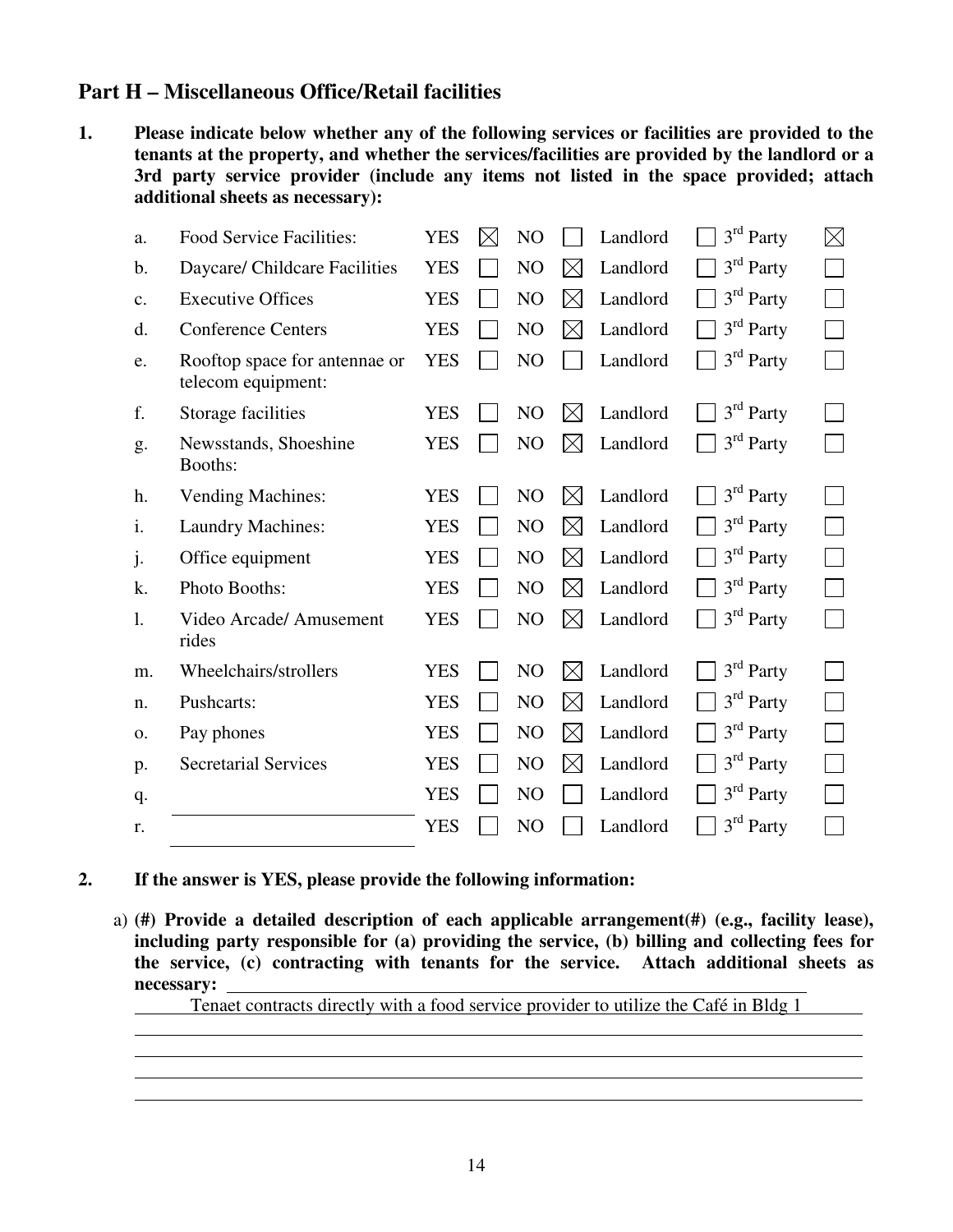b) Does the landlord receive any type of income, pay any expense or offer subsidies with regard to the service?

YES  $\Box$  NO  $\boxtimes$ 

 If YES, please describe. Please also indicate gross amount of income earned by landlord in the Tested Period.

| C) | Are charges to tenants separately stated?                                                                                                                      | <b>YES</b> | NO             |  |
|----|----------------------------------------------------------------------------------------------------------------------------------------------------------------|------------|----------------|--|
|    | d) Does the landford lease or otherwise offer equipment or personal property with the facility?                                                                |            |                |  |
|    |                                                                                                                                                                | <b>YES</b> | N <sub>O</sub> |  |
|    | If YES, please describe the arrangement: Café equipment remains for Tenant use - No additional<br>charges                                                      |            |                |  |
|    | e) Are the facilities/services available to the general public?                                                                                                |            |                |  |
|    | f) Do the tenants receive a discount for the service?                                                                                                          | YES        | N <sub>O</sub> |  |
|    |                                                                                                                                                                | <b>YES</b> | N <sub>O</sub> |  |
|    | g) Are the above facilities/services similar to those customarily<br>provided at similar properties in your geographic area?                                   |            |                |  |
|    |                                                                                                                                                                | YES        | NO             |  |
|    | If NO, identify any unique features or services available at the property compared to competing<br>properties<br><u> 1980 - Jan Samuel Barbara, margaret e</u> |            |                |  |
|    |                                                                                                                                                                |            |                |  |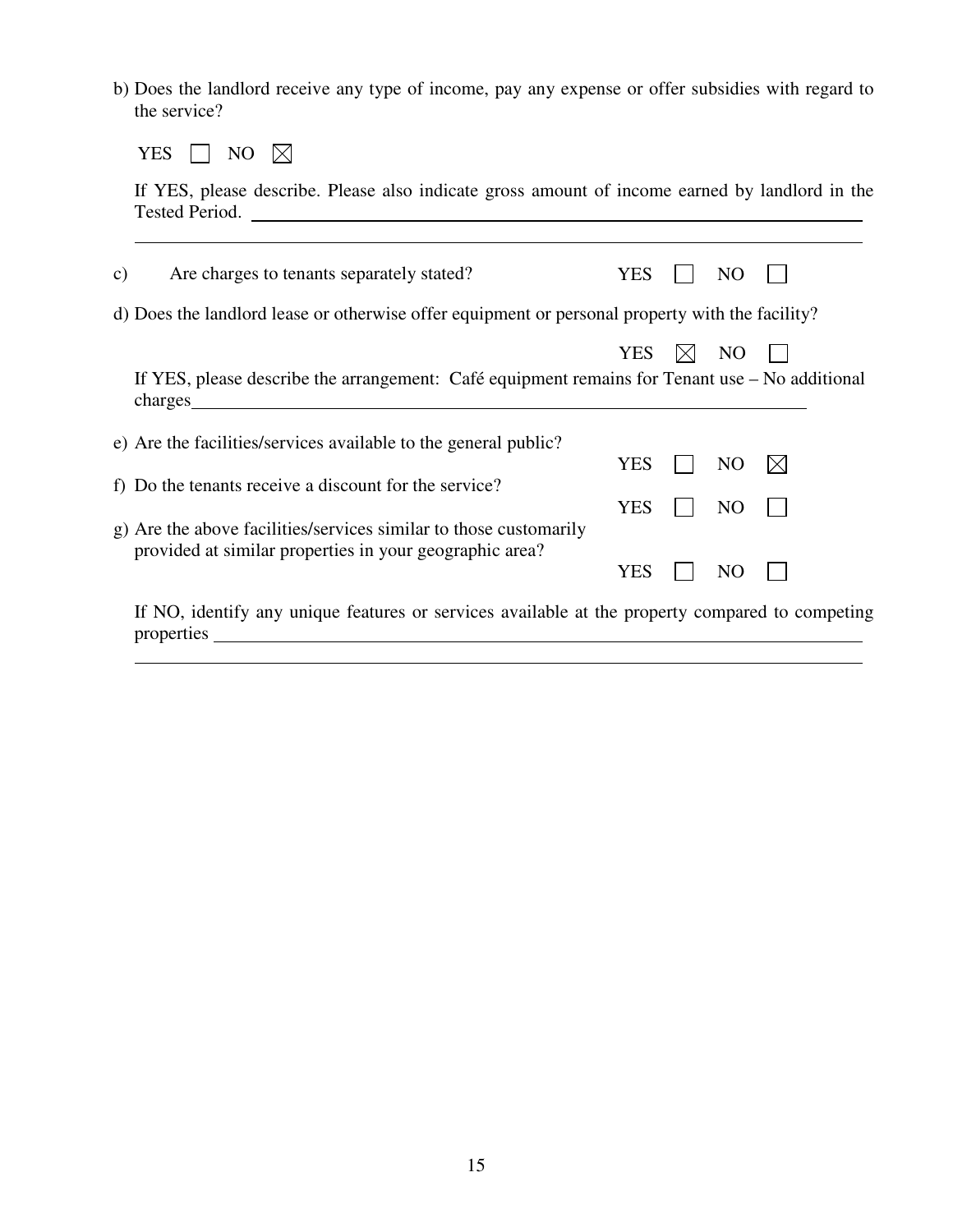# **Part I – Courtesy Services**

**1. Please indicate whether the landlord provides the following courtesy facilities/ services to tenants of the property (please list any services not indicated; attach additional sheets as necessary):** 

| Minor or Emergency Repairs and<br>Clean-up (Handyman):            | YES        |             | NO             |             |
|-------------------------------------------------------------------|------------|-------------|----------------|-------------|
| Concierge:                                                        | <b>YES</b> |             | N <sub>O</sub> | $\boxtimes$ |
| Notary Public:                                                    | <b>YES</b> |             | N <sub>O</sub> | $\boxtimes$ |
| Mail/Package Drop-off /Pick-up:                                   | <b>YES</b> |             | N <sub>O</sub> | $\boxtimes$ |
| Referrals:                                                        | <b>YES</b> |             | NO             | $\boxtimes$ |
| Issuing Gift Certificates:                                        | <b>YES</b> |             | N <sub>O</sub> | $\boxtimes$ |
| Gift Wrapping:                                                    | <b>YES</b> |             | N <sub>O</sub> | $\boxtimes$ |
| Loading Dock Space:                                               | <b>YES</b> | $\boxtimes$ | N <sub>O</sub> | $\sim$      |
| Dry Cleaning Drop-off/Pick -up:                                   | <b>YES</b> |             | N <sub>O</sub> | $\boxtimes$ |
| Ticket Holding:                                                   | <b>YES</b> |             | N <sub>O</sub> |             |
| <b>CPR Classes, Cholesterol</b><br>Screening, Blood Mobile, Other |            |             |                |             |
| <b>Public Service Programs:</b>                                   | YES        |             | N <sub>O</sub> | $\boxtimes$ |
| <b>Assist Tenant Moves:</b>                                       | <b>YES</b> |             | N <sub>O</sub> | $\boxtimes$ |
| <b>Cost-Check Services:</b>                                       | <b>YES</b> |             | N <sub>O</sub> | $\boxtimes$ |
| <b>Transportation/Shuttle Service:</b>                            | <b>YES</b> |             | NO             | $\boxtimes$ |
|                                                                   | <b>YES</b> |             | N <sub>O</sub> |             |
|                                                                   | YES        |             | N <sub>O</sub> |             |
|                                                                   |            |             |                |             |

If YES, please provide the following information:

a) **(#) Provide a detailed description of each applicable arrangement(#) including party responsible for (a) providing the service, (b) billing and collecting fees for the service, (c) contracting with tenants for the service. Attach additional sheets as necessary:** 

|  | Handyman provided by management – reimbursed through CAM charges |  |                                                                                      |  |
|--|------------------------------------------------------------------|--|--------------------------------------------------------------------------------------|--|
|  |                                                                  |  | Loading Dock – Leased to tenant for their use by way of the Lease Agreement (Bldg 1) |  |

b) Does the landlord receive any type of income or pay any expense with regard to the service?

YES  $\boxtimes$  NO  $\Box$ 

| If YES, please describe. Please also indicate gross amount of income earned by the landlord from |  |  |  |  |
|--------------------------------------------------------------------------------------------------|--|--|--|--|
| the service in the Tested Period. $N/A - Pay$ $3rd$ Party Vendor for Engineering/Handyman        |  |  |  |  |
| services                                                                                         |  |  |  |  |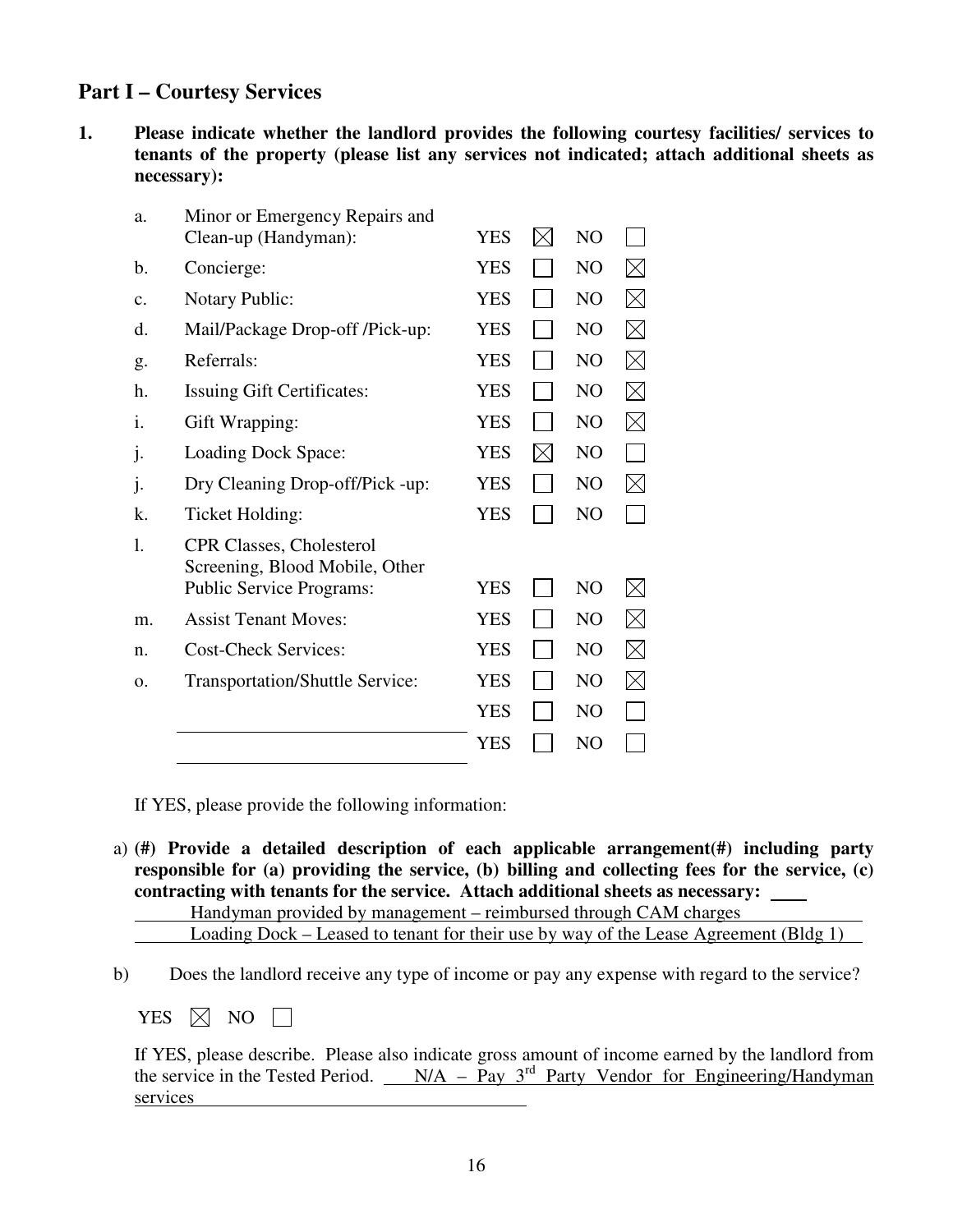| C) | Are charges to tenants separately stated?                                                                         | <b>YES</b> | NC             |  |
|----|-------------------------------------------------------------------------------------------------------------------|------------|----------------|--|
|    | d) Does the landlord provide equipment or personal property used to provide the service (e.g., shuttle<br>$bus$ ? |            |                |  |
|    |                                                                                                                   | <b>YES</b> | NO.            |  |
|    | If YES, please describe the arrangement:                                                                          |            |                |  |
|    | e) Are the above services similar to those customarily provided at similar properties in your<br>geographic area? | <b>YES</b> | N <sub>O</sub> |  |
|    | If NO, identify any unique features or services available at the property compared to competing<br>properties     |            |                |  |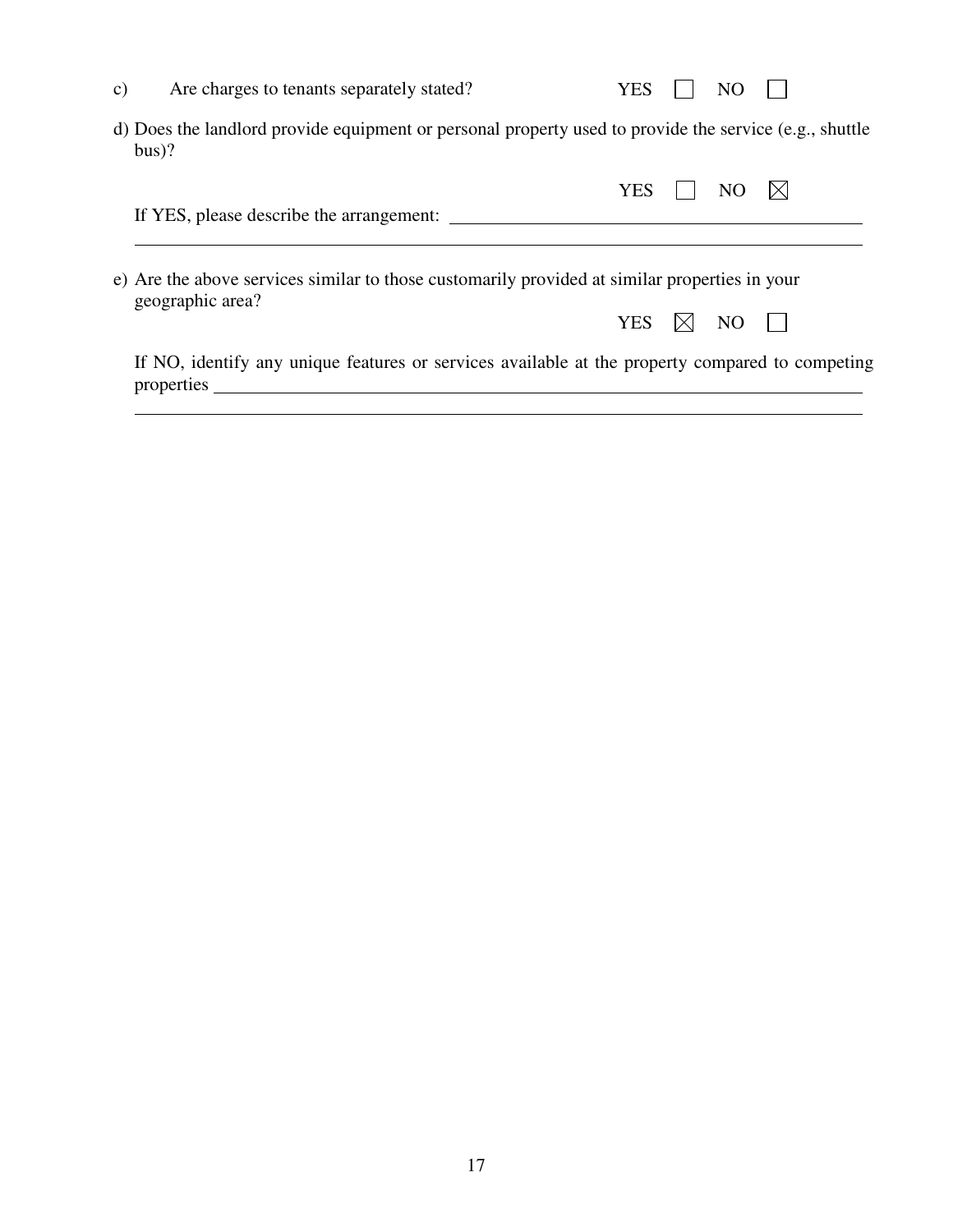## **Part J – Cleaning Services**

**Are cleaning services provided to individual tenants, as opposed to cleaning and maintenance of the common areas?** 

YES  $\boxtimes$  NO  $\Box$ 

 $\overline{a}$ 

#### **If YES, please provide the information below:**

(#) Describe the nature of the services and specify whether they are in addition to standard cleaning services provided for tenants at the property:

| Tenants have requested above normal services be provided by Janitorial contractor – billed |  |
|--------------------------------------------------------------------------------------------|--|
| as a part of CAM                                                                           |  |
|                                                                                            |  |

Who performs the cleaning services? Janitorial - ESP

| Who do tenants contract with for the service? PM to request additional services be added to |     |                |  |
|---------------------------------------------------------------------------------------------|-----|----------------|--|
| existing contract                                                                           |     |                |  |
| Do the tenants pay a separately stated fee for such services?                               | YES | NO $\boxtimes$ |  |
| If a fee is paid, to whom is it paid?                                                       |     |                |  |

Does the landlord derive any income or pay any expense with respect to the service?

|                                                                  |  | YES $\boxtimes$ NO $\Box$ |  |
|------------------------------------------------------------------|--|---------------------------|--|
| the arrangement Dlease also indicate gross amount of income earn |  |                           |  |

If YES, please describe the arrangement. Please also indicate gross amount of income earned by landlord in the Tested Period. N/A – Pay Vendor for Contract

Are there any other properties in your geographic area of a class similar to the property, which provide similar cleaning services? YES  $\times$  NO  $\Box$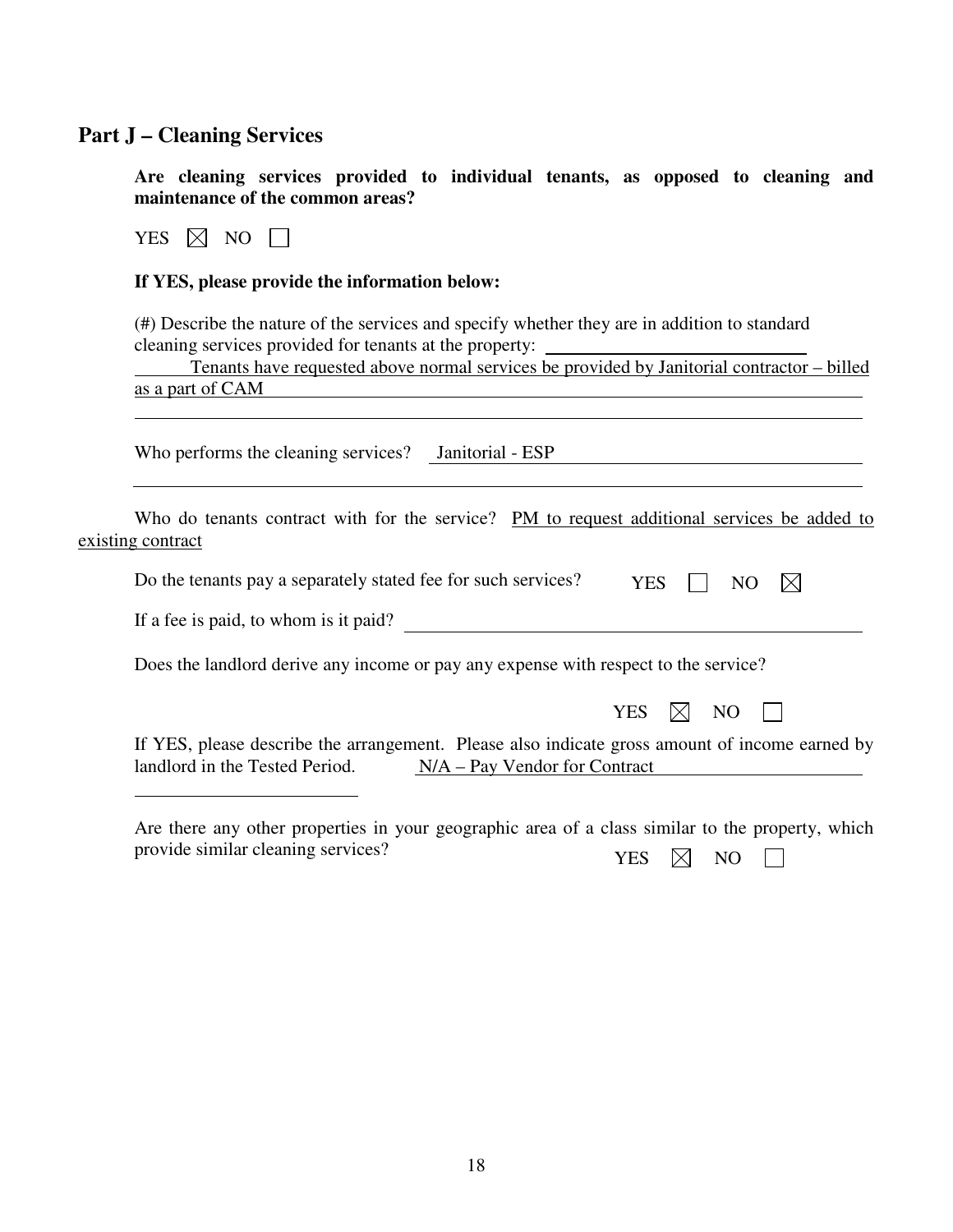### **Part K – Marketing/ Promotional Activities**

**Please indicate whether the landlord engages in any of the following marketing or promotional activities:** 

| a.             | Administration of/Contribution to a<br>Marketing or Merchants'      |     |     |  |
|----------------|---------------------------------------------------------------------|-----|-----|--|
|                | Association:                                                        | YES | NO. |  |
| b.             | Hold Special Events or Displays:                                    | YES | NO. |  |
| $\mathbf{C}$ . | Host Seasonal or Special Shows:                                     | YES | NO  |  |
| $\mathbf d$ .  | Distribute Promotional Literature:                                  | YES | NO  |  |
| e.             | Provide Meeting Space, Copier<br>Machines or Secretarial Staff to a |     |     |  |
|                | Merchants' Association:                                             | YES |     |  |

For each positive response, please describe the nature of the activity and whether the landlord derives any fees or other income from such activity. Please also indicate gross amount of income earned by landlord in the Tested Period:

|  |  |  | Does the landlord engage in any other promotional or marketing activity not listed above? |  |                      |  |  |
|--|--|--|-------------------------------------------------------------------------------------------|--|----------------------|--|--|
|  |  |  | (Including any joint marketing or advertising with tenants)?                              |  | YES $\Box$ NO $\Box$ |  |  |

If YES please describe: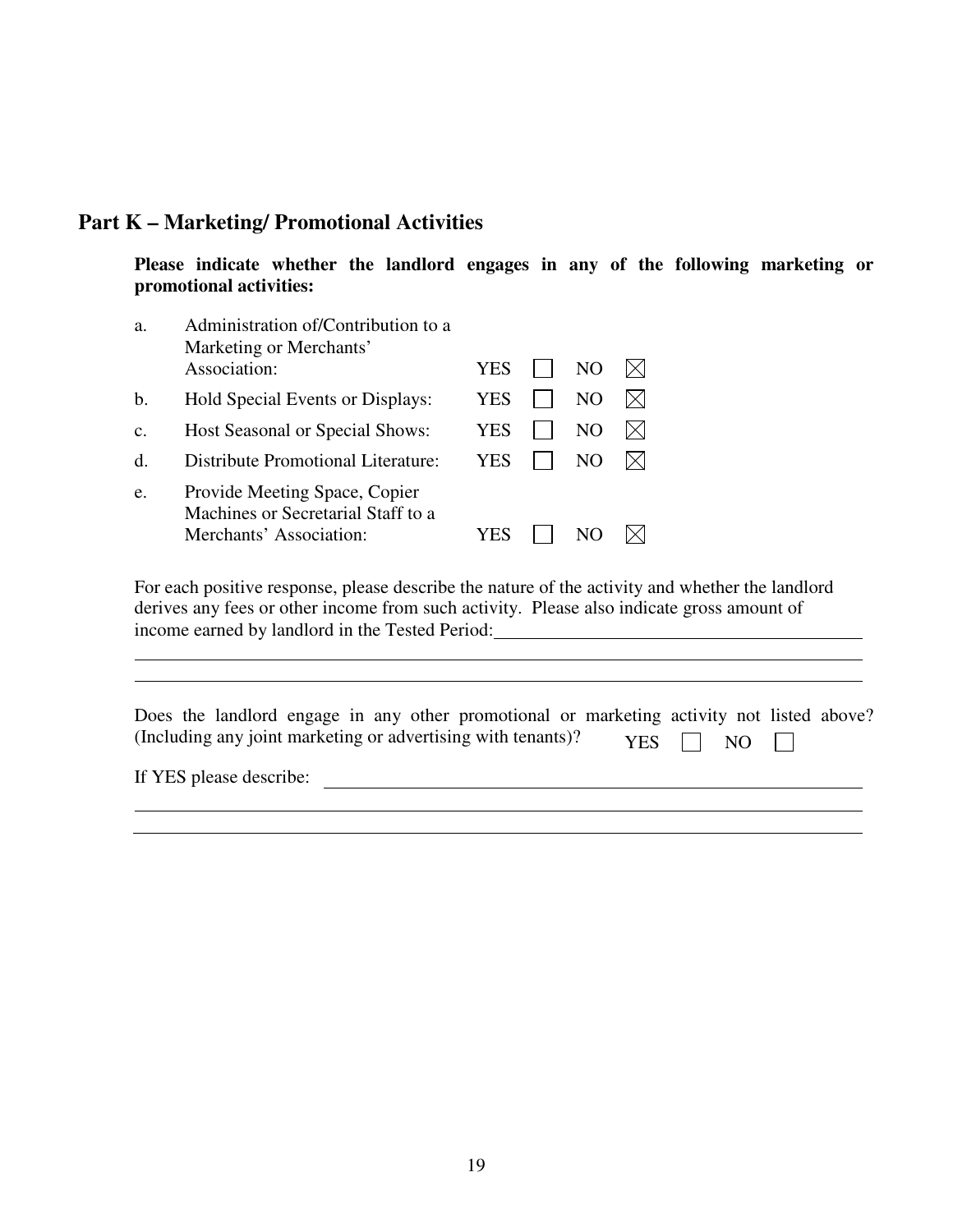| <b>Part L – Signage or Advertisement Income</b> |  |
|-------------------------------------------------|--|
|-------------------------------------------------|--|

| Does the landlord receive any income relating to signage or advertising for tenants or $3rd$<br>parties?        |  |                                           |  |
|-----------------------------------------------------------------------------------------------------------------|--|-------------------------------------------|--|
| If YES please describe. Please also indicate gross amount<br>of income earned by landlord in the Tested Period. |  | YES $\vert \vert$ NO $\vert \times \vert$ |  |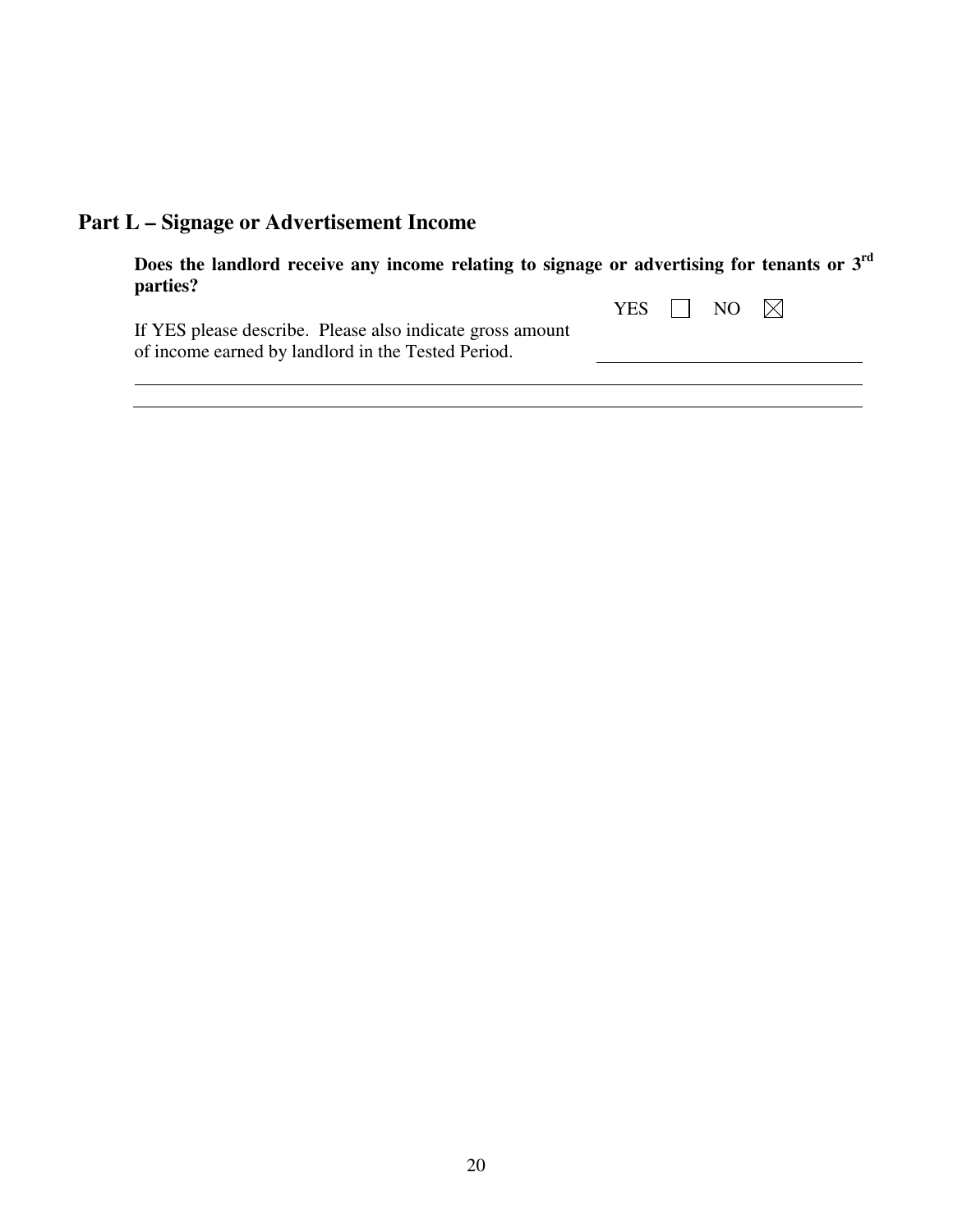#### **Part M – Tenant Improvements**

- **1. Does the landlord/property manager participate in the actual, physical construction of tenant improvements to its premises?** 
	- YES  $\boxtimes$  NO
- **2. Does the landlord receive a fee for its participation?** 
	- $YES \tN0$  $\boxtimes$
- **3. Does the landlord obtain licenses/permits?**

| VEC. | NО |
|------|----|
|------|----|

**4. Does the landlord contract/perform feasibility studies?** 

 $\boxtimes$ 

- $YES \quad \Box \quad NO$  $\boxtimes$
- **5. Does the landlord participate in activities other than planning, approving, and supervising such construction?** 
	- $YES \t\square$  NO  $\boxtimes$

If the answer to any of the above questions is YES, please describe the precise nature of the landlord's and property manager's roles relating to provision of architectural, construction or engineering services to tenants (what services are provided by independent 3rd parties and what services or supervision is provided by property manager or landlord). Describe any differences at initial lease vs. extension vs. during lease term. Please also indicate gross amount of income earned by landlord in the Tested Period.

LL Provides a TI allowance to the Tenant for their TI's

**6. Does the landlord perform any construction or related services (e.g., painting, changing interior locks or light bulbs) within a tenant's leased space (other than those described above)?** 

| YES<br>NO.<br>◡<br>÷Л |  |
|-----------------------|--|
|-----------------------|--|

 $\overline{a}$  $\overline{a}$ 

If YES, please describe the nature of the work performed, who performs the work, and the fee arrangement involved. Please also indicate gross amount of income earned by landlord in the Tested Period.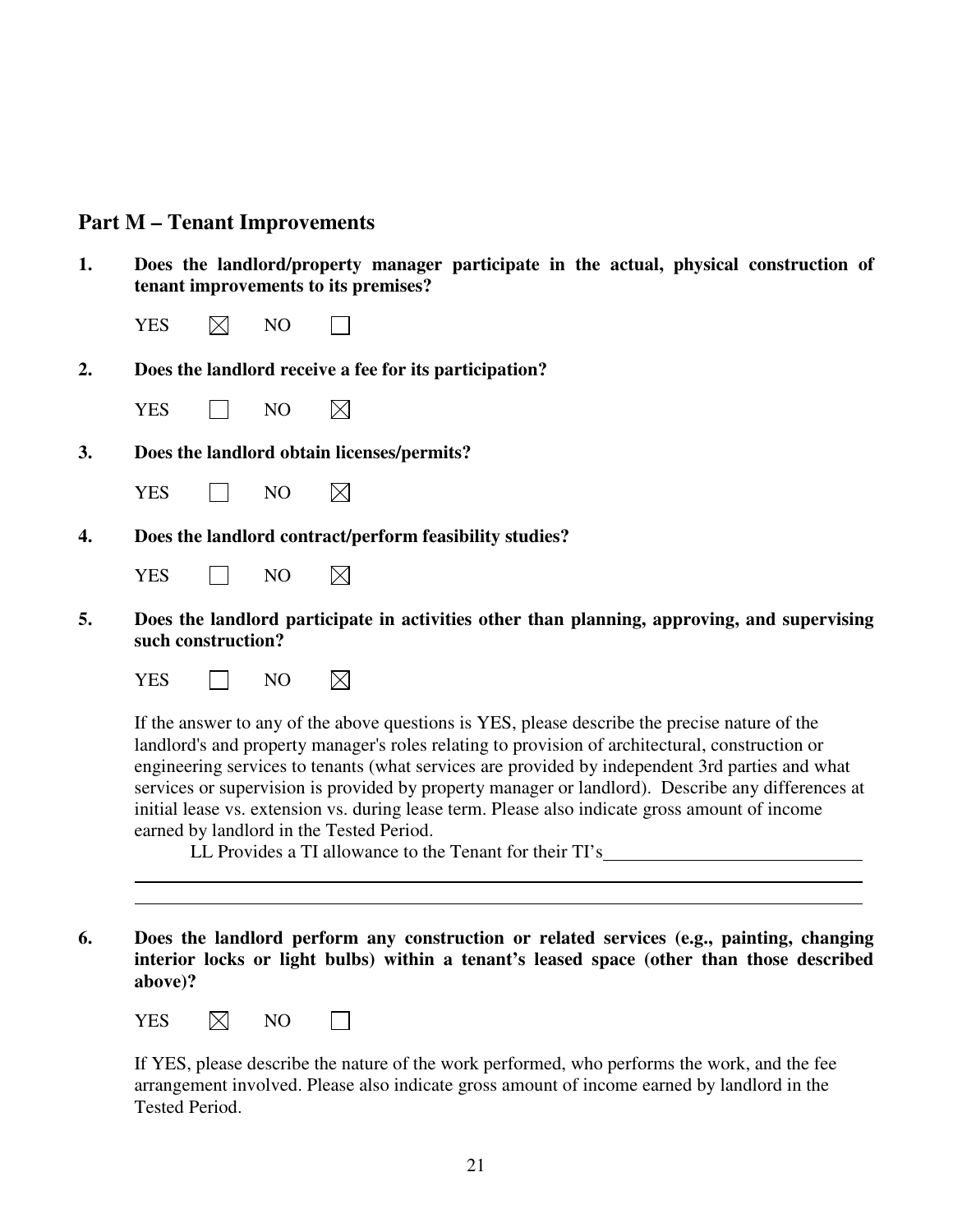## **Part N – Non-Customary Services**

 $\overline{a}$ 

**Are there any services of any kind rendered to tenants (including services listed in all other Parts of this questionnaire) which, in your view, are not usual or customary for this type of property in your geographic area? A service is not usual for the type of property in question if the property is the only one in the area to offer this service to its tenants (e.g., shuttle service to sports event or tanning beds).** 

 $\boxtimes$  $YES \tN0$ 

(#) If YES, please explain. Unless you have already done so in another Part of this questionnaire, please also specify the fee (if any) charged for the service and indicate the gross amount of fees earned by the landlord in the Tested Period.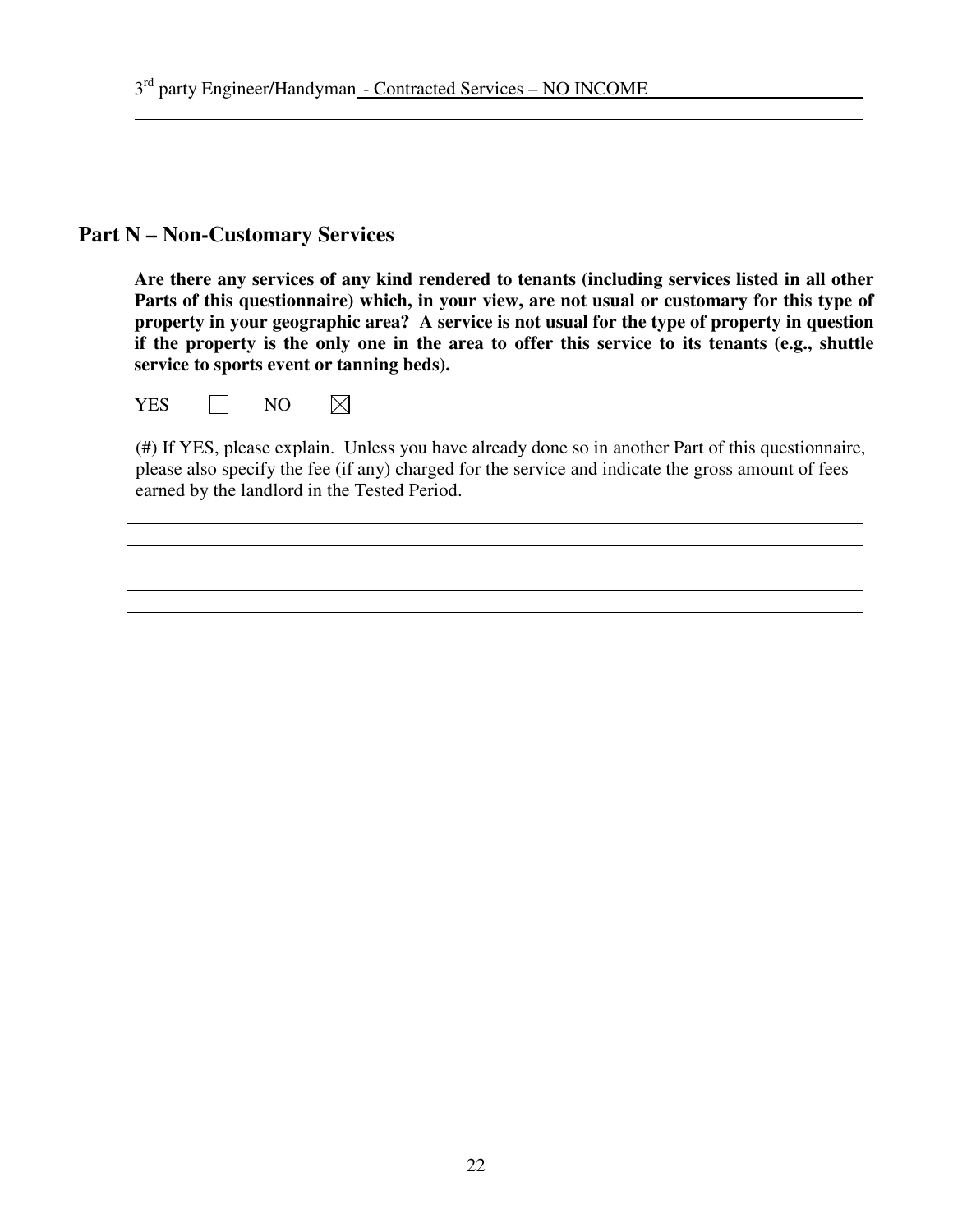### **Part O – Miscellaneous Questions – For the County of San Mateo to Reply**

- **1. Does the landlord receive management fees for businesses or properties that are not owned by the landlord or properties that are only partially owned by the landlord?** 
	- $YES \tN0$

 $\overline{a}$  $\overline{a}$  $\overline{a}$ 

 $\overline{a}$ 

 $\overline{a}$ 

 $\overline{a}$ 

If YES, please describe such fee, including the percentages of the property partially that is partially owned. Please also indicate gross amount of fees earned by landlord in the Tested Period.

**2. If a management company or other 3rd party provides a service or services, does the landlord receive a fee, commission, incentive payments, or any other type of payment from such 3rd party? (e.g., do owners receive a fee from the 3rd party for each tenant that signs up for delivery, dry cleaning, ticket ordering or special cleaning service as a commission?)** 

| <b>YES</b>         | NO. |  |                                                                                                   |
|--------------------|-----|--|---------------------------------------------------------------------------------------------------|
| the Tested Period. |     |  | If YES, please describe such fee. Please also indicate gross amount of fees earned by landlord in |

**3. Are there any other services offered by the landlord or it employees, which have not been covered in previous questions?** 

| VEC.<br>∽ |  | NО |  |  |
|-----------|--|----|--|--|
|-----------|--|----|--|--|

If YES, please describe such service and any fee charged. Please also indicate gross amount of income earned by landlord from the service in the Tested Period.

- **4. Please describe any ownership relationships between the landlord and tenant or between shareholders/partners/affiliates of landlord/ property owner and tenant:**
- **5. Please describe leases where tenant is obligated to pay operating expense pass-through:**  All Tenants of the Project pay Pro-Rata share of Operating Exenses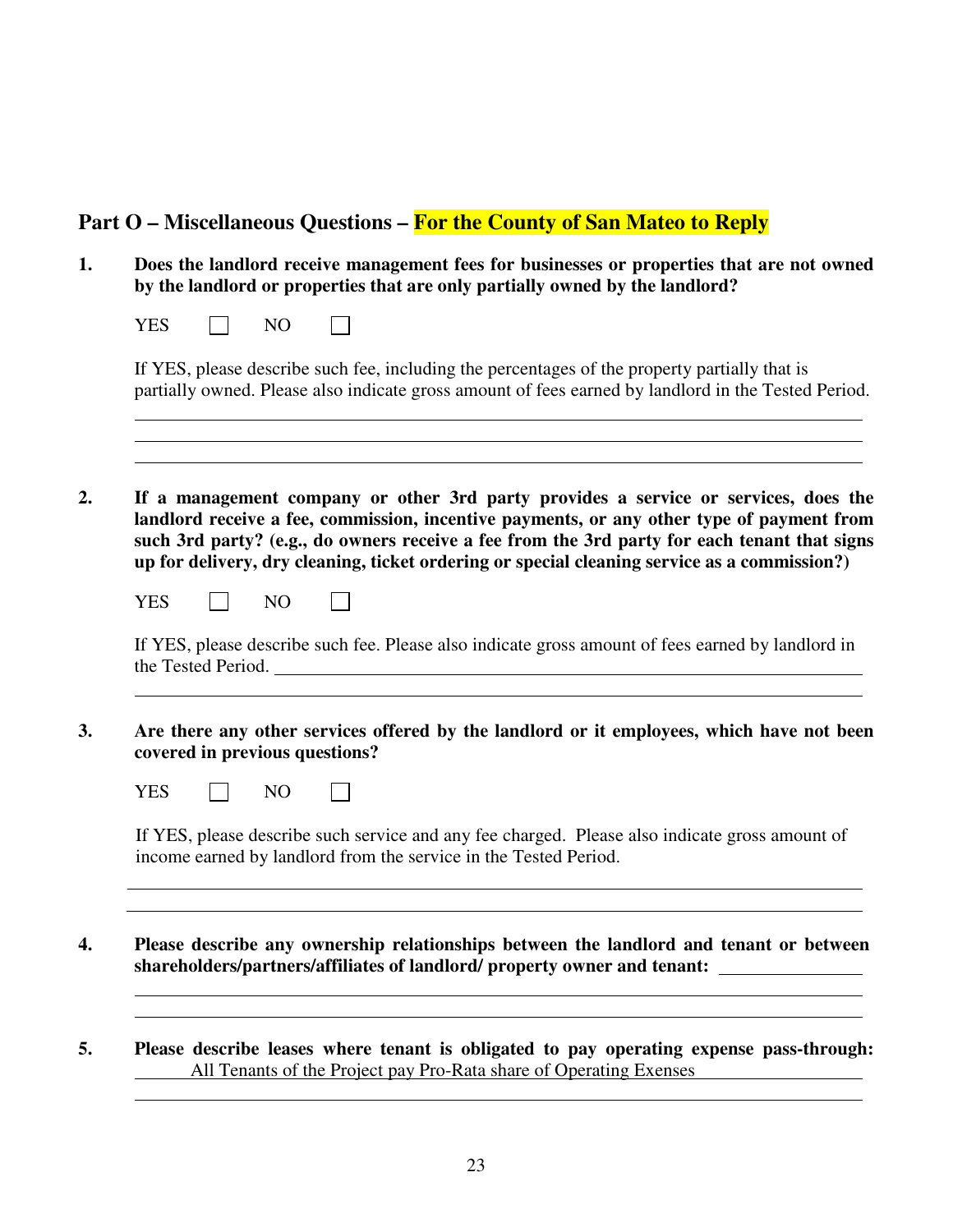| Please describe rent concessions or tenant inducements: _________________________<br><u>Building 1 &amp; 2 – Free Rent + TI Allowance</u> |
|-------------------------------------------------------------------------------------------------------------------------------------------|
| Describe any other arrangements or leases where the landlord subsidizes the operations of<br>N/A                                          |
| What instructions are provided from landlord's central office on service-related issues,<br>N/A                                           |
| Describe any amenities or services the property provides to distinguish itself from competing<br>N/A                                      |
| Does the property generate any rental income from kiosk space?                                                                            |
| $\boxtimes$<br><b>YES</b><br>N <sub>O</sub>                                                                                               |
|                                                                                                                                           |
| Does the Company allow tenants to sub-lease space?                                                                                        |
|                                                                                                                                           |
| <b>YES</b><br>N <sub>O</sub>                                                                                                              |
| If the answer is YES, does the landlord share in the sub-lease rental receipts?                                                           |
| <b>YES</b><br>N <sub>O</sub>                                                                                                              |
|                                                                                                                                           |
| Are any tenants existing service contractors?                                                                                             |
| <b>YES</b><br>$\boxtimes$<br>N <sub>O</sub>                                                                                               |

**14. Are there any service contracts being acquired with existing tenants at the REIT's other properties?**